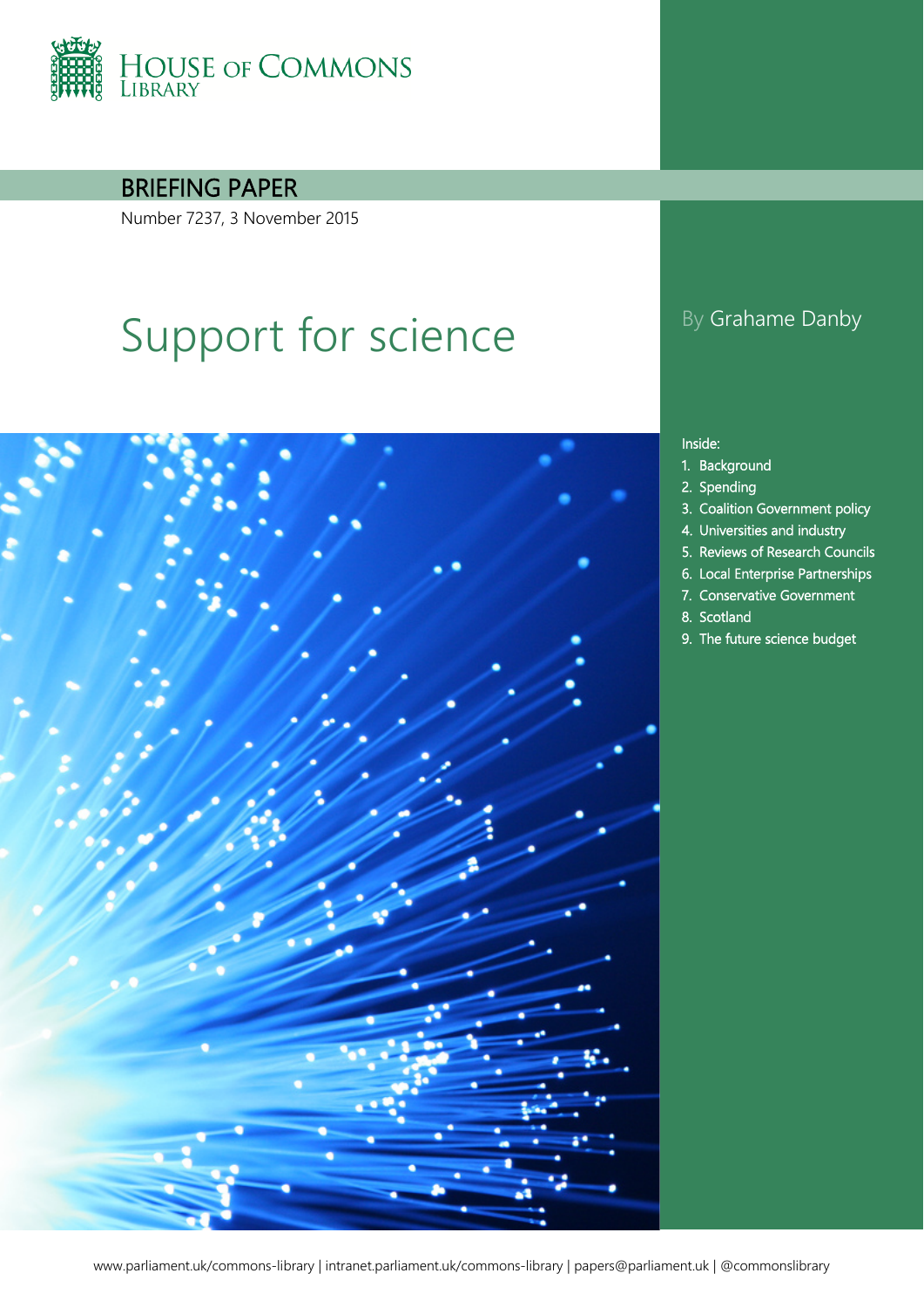### **Contents**

| Summary |                                         | 3              |
|---------|-----------------------------------------|----------------|
| 1.      | Background                              | 4              |
| 2.      | Spending                                | 5              |
| 3.      | <b>Coalition Government policy</b>      | $\overline{7}$ |
| 4.      | Universities and industry               | 9              |
| 5.      | <b>Reviews of Research Councils</b>     | 11             |
| 6.      | Local Enterprise Partnerships           | 14             |
| 7.      | <b>Conservative Government</b>          | 16             |
| 8.      | Scotland                                | 19             |
| 9.      | The future science budget               | 21             |
| 9.1     | Select committee inquiry                | 21             |
| 9.2     | Combining capital and resource spending | 23             |

Cover page image copyright: **Blue Fiber by Michael Wyszomierski**. Licensed under CC [BY 2.0](https://creativecommons.org/licenses/by-nc/2.0/) / image cropped.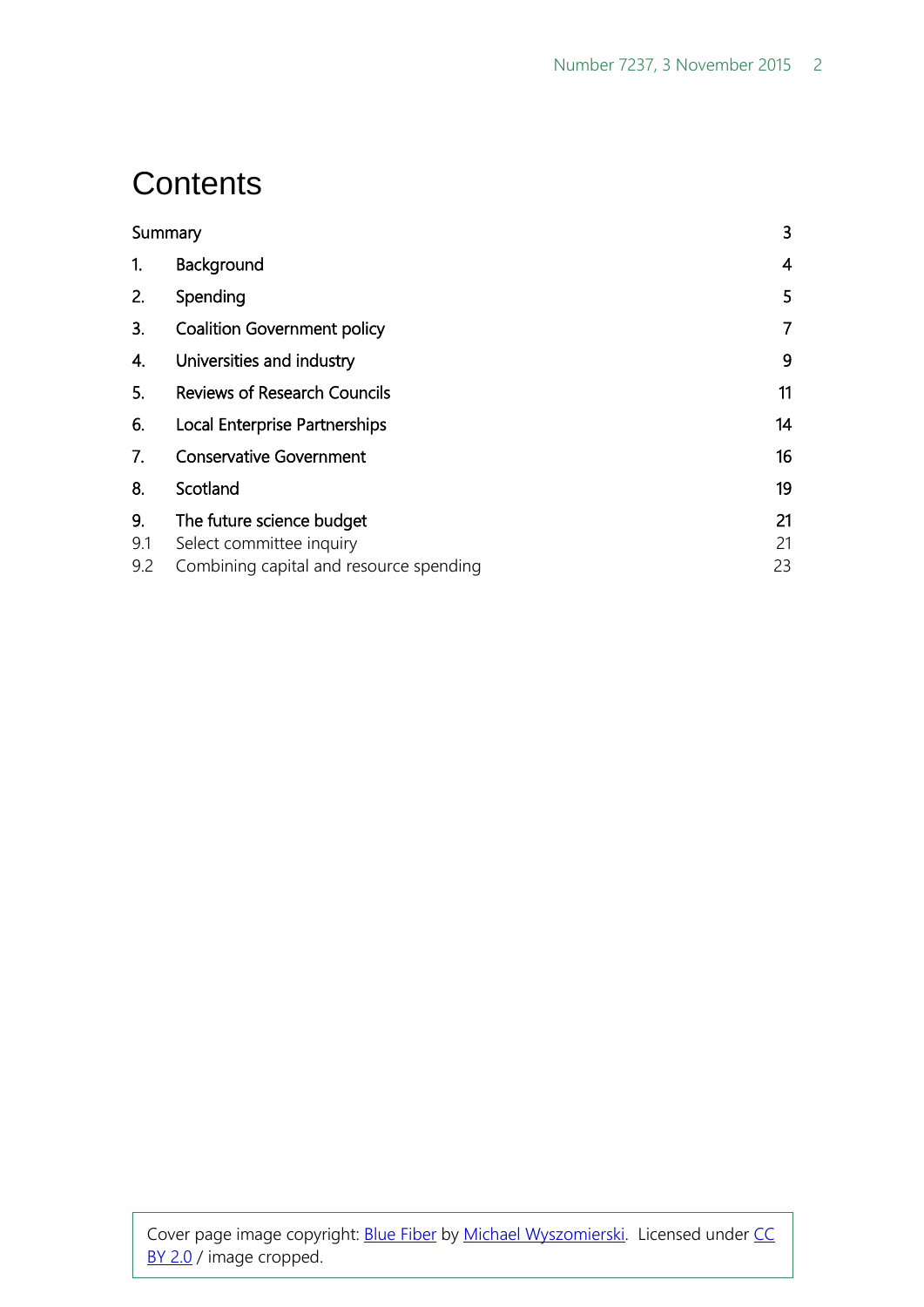### <span id="page-2-0"></span>Summary

Public funding for research comes from a mix of devolved (e.g. Higher Education Funding Council for England) and UK (e.g. Research Councils) institutions. Bodies like Innovate UK have a specific focus on industrial research. Within these broad frameworks, grants are awarded on a competitive basis.

Successive governments have sought to protect the science budget – both in terms of recurring and capital costs. The latter are increasingly being linked to earmarked projects, a recent one being the Alan Turing Institute based at the British Library. The non-capital science budget, held by the Department for Business, Innovation and Skills and protected by a policy ring-fence, currently stands at £4.6 billion per annum. The Conservative Party Manifesto 2015 provides an outline of the new Government's general policy commitments in this area.

A library standard note, [Research and Development in the UK,](http://researchbriefings.parliament.uk/ResearchBriefing/Summary/SN04223) includes, among other things, a regional breakdown of support for science from different sources identified as government, higher education, business and private non-profit organisations (e.g. charities). On 20 March, the Office for National Statistics (ONS) published a statistical bulletin: UK Gross Domestic Expenditure on Research and Development, 2013.

The ONS provides data on R&D expenditure by UK country and region. In this context, the country and region refers to the location where the R&D is performed, not the location of the funder. In 2013, the South East, East of England and London continued to dominate R&D activity in the UK, accounting for 52% of total UK R&D.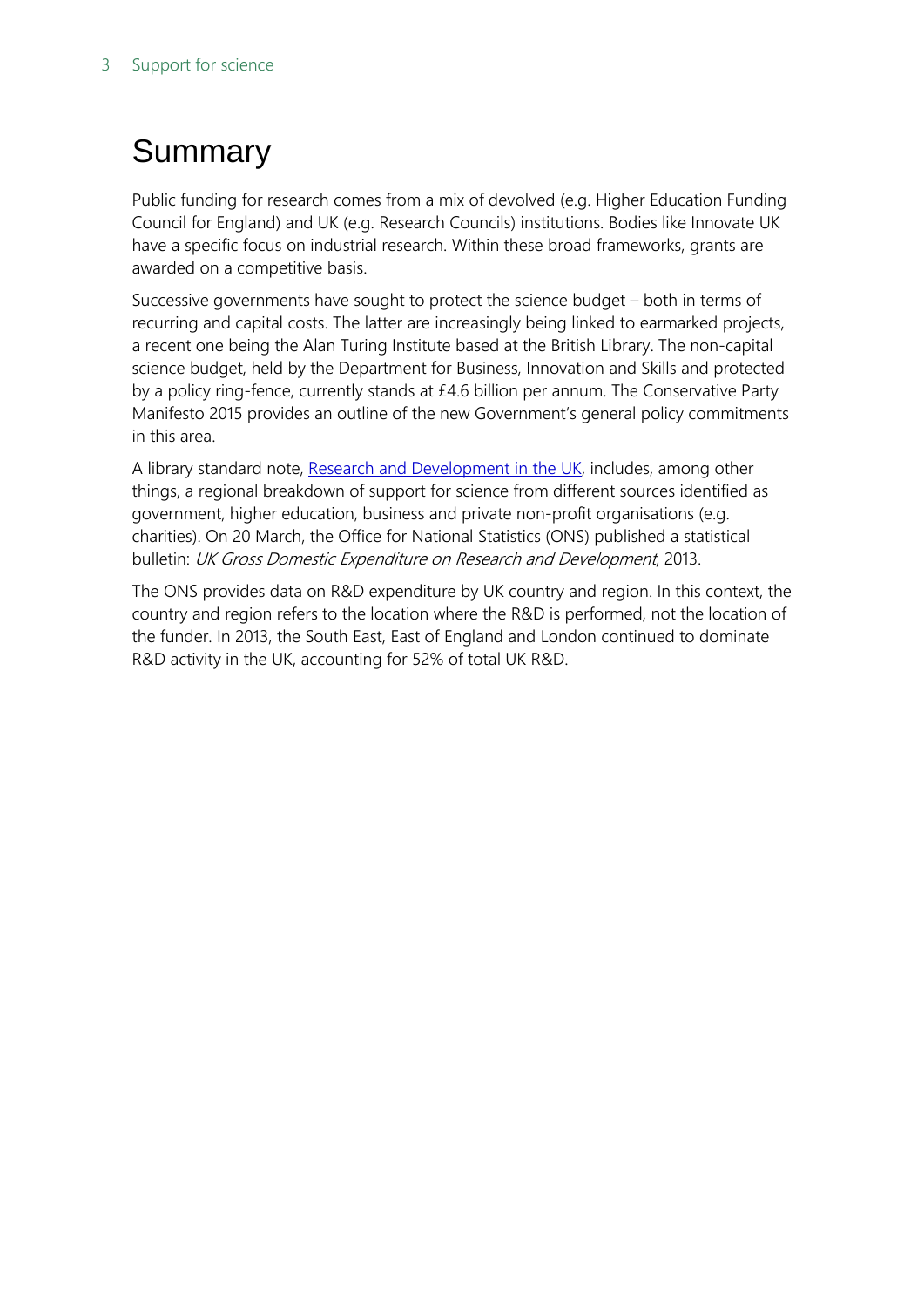### <span id="page-3-0"></span>1. Background

Successive governments have voiced support for science and innovation. Funding grew under the Labour Government's ten-year science and innovation policy. The Coalition Government protected science funding at a time when other sectors were facing substantial cut-backs. Even so, most major economies spend more. Graeme Reid, Professor of Science and Research Policy at University College London, has described the UK's science spending as "mediocre by international standards". He acknowledges, however, that the UK spends what it does well: "But not many countries share the ruthlessly meritocratic process by which the UK research community selects its projects, and only the US outperforms this country in terms of scientific excellence.<sup>"[1](#page-3-1)</sup> The October 2010 Spending Review saw resource spending on science maintained in cash terms – meaning that salaries and project funding remained intact. However, capital investment "was to be cut by almost 40% by [2](#page-3-2)015" leaving "hardly any money for new facilities".<sup>2</sup> Subsequently, the Coalition Government announced new capital investments in facilities and programmes specified by ministers, on scientific advice. Reid summarises it thus:

Direct capital investment from government has made good the 2010 cuts and increased the annual rate of investment to £1.1 billion, some 20% higher in cash terms than in 2010. It has also committed to maintain that level until the end of the next Parliament in 2020-21. RPIF [Research Partnership Investment Fund] alone has led to more than £1 billion investment in scientific infrastructure, two-thirds of which comes from businesses and charities. This scheme has been extended until at least 2017 so we can expect even more of these investment partnerships.

This adds up to substantial investment in modern scientific facilities with higher levels of ministerial engagement in prioritysetting and specifying the locations for facilities around the UK. In effect the science community was offered money  $-$  lots of it  $-$  at a time of public spending cuts in return for accepting closer ties to political priorities. This is not blunt political direction of science but nor is it the full independence to which the science community had grown accustomed.<sup>[3](#page-3-3)</sup>

<span id="page-3-1"></span><sup>&</sup>quot;State of the Nation: government protection of the science budget has come at a [cost",](https://theconversation.com/state-of-the-nation-government-protection-of-the-science-budget-has-come-at-a-cost-39751) The Conversation, 13 April 2015

<span id="page-3-2"></span><sup>2</sup> Ibid.

<span id="page-3-3"></span><sup>3</sup> Ibid.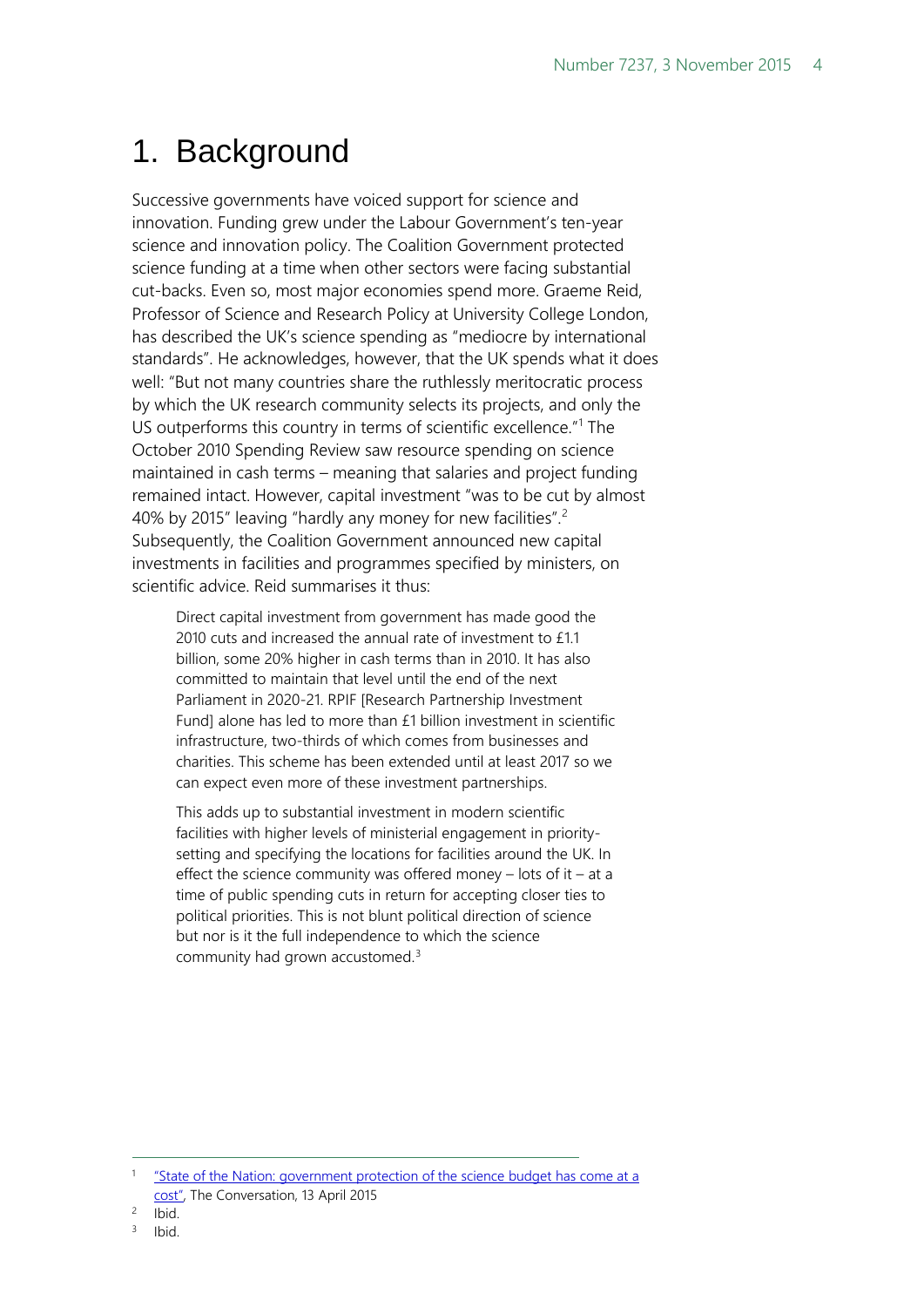### <span id="page-4-0"></span>2. Spending

The non-capital science budget, held by the Department for Business, Innovation and Skills (BIS), currently stands at £4.6 billion per annum. Other government departments, notably Health and Defence, also fund research and development – this is not included in the £4.6 billion science budget mentioned above. BIS makes a distinction between the non-capital (i.e. resource) science ring-fence (£4.6 billion) and a slightly larger (£4.7 billion) non-capital science budget that includes some recent additional items such as funding for quantum technologies.<sup>[4](#page-4-1)</sup>

The capital part of the science budget currently stands at £1.1 billion per annum, a figure that is to be protected in real terms until 2021.<sup>[5](#page-4-2)</sup> These earmarked resource and capital budgets support what might be termed the science base: the research councils, the Higher Education Funding Council for England, the UK Space Agency and national academies like the Royal Society.

A library standard note, [Research and Development in the UK,](http://researchbriefings.parliament.uk/ResearchBriefing/Summary/SN04223) includes, among other things, a regional breakdown of support for R&D from different sources identified as government, higher education, business and private non-profit organisations (e.g. charities). On 20 March, the Office for National Statistics (ONS) published a statistical bulletin: UK Gross Domestic Expenditure on Research and Development, 2013.

In summary:

- Total research and development (R&D) expenditure in the UK in 2013 represented 1.67% of Gross Domestic Product (GDP), an increase from 1.62 % in 2012.
- The business sector performed 64% of UK R&D expenditure in 2013. Expenditure by this sector increased by 8%, in current prices, to £18.4 billion in 2013, compared with 2012.
- In 2013, the gross domestic expenditure on research and development (GERD) performed in the UK, in current prices, increased by 7% to £28.9 billion compared with 2012. Adjusted for inflation, in constant prices, research and development (R&D) expenditure increased by 5%.
- Between 1985 and 2013 GERD grew by 52% in real terms, but because it has not grown as fast as the economy as a whole it has fallen as a proportion of GDP from 2.01% to 1.67%.

A non-capital ringfenced science budget of £4.6 billion is allocated annually by BIS

<span id="page-4-1"></span><sup>4</sup> House of Commons Science and Technology Committee inquiry into the Science Budget, written evidence submitted by the Department for Business, Innovation and Skills [\(TSB0075\)](http://data.parliament.uk/writtenevidence/committeeevidence.svc/evidencedocument/science-and-technology-committee/the-science-budget/written/20611.html), September 2015

<span id="page-4-2"></span><sup>5</sup> Ibid.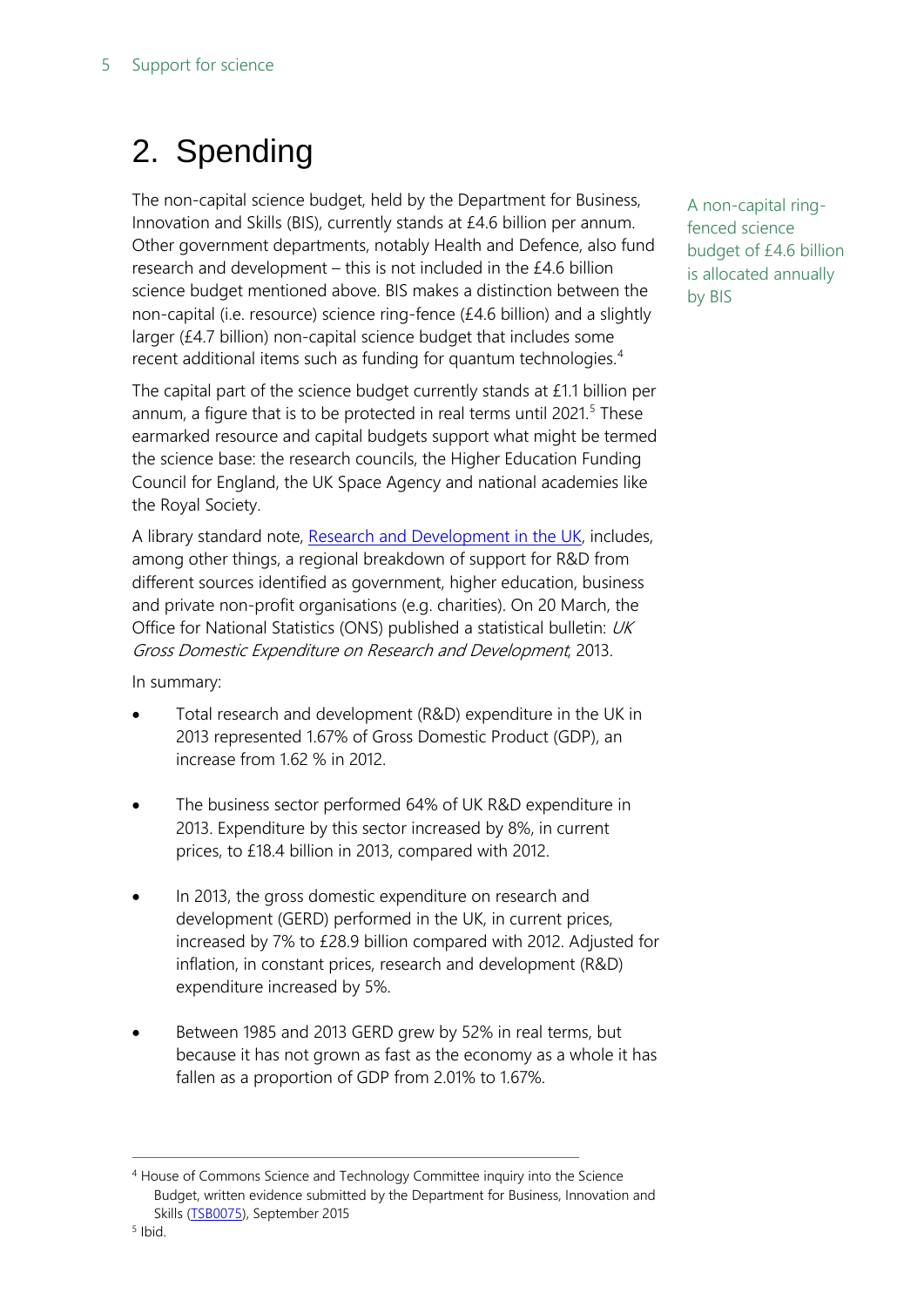• International comparisons show that UK R&D expenditure in 2013 was below the European Union (EU-28) provisional estimate of 2.02% of GDP, but the 12th highest of all member countries.

The ONS also provides data on R&D expenditure by UK country and region. In this context, the country and region refers to the location where the R&D is performed, not the location of the funder. In 2013, the South East, East of England and London continued to dominate R&D activity in the UK, accounting for 52% of total UK R&D.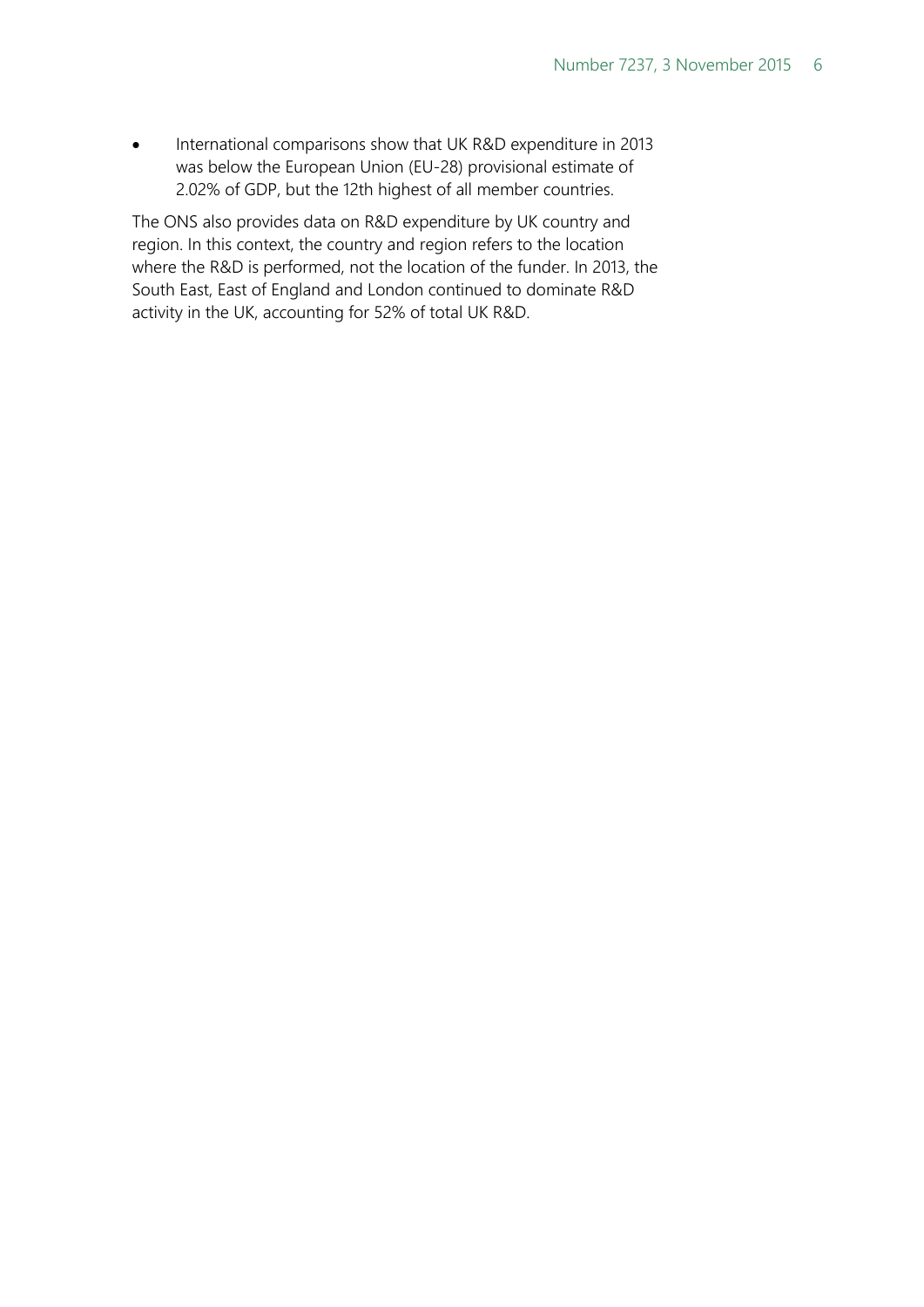### <span id="page-6-0"></span>3. Coalition Government policy

A government policy paper published on 7 May 2015 – the date of the General Election – provided a synopsis of research and development policy over the period of the outgoing Coalition Government.<sup>[6](#page-6-1)</sup> It includes a list of actions aimed at supporting both researchers and businesses, $<sup>7</sup>$  $<sup>7</sup>$  $<sup>7</sup>$  with a range of initiatives covering funding, procurement</sup> and collaboration. Innovate UK, the UK's innovation agency is supporting, among other things, catapult centres $8 8 -$ each of these focus on a specific technology allowing businesses to access equipment and expertise and to conduct their own in-house research and development. One of the appendices to the policy paper briefly covers science and research funding; this makes the point that public sector funding is organised via the Dual Support System into two main channels:

- the Research Councils provide grants for specific projects and programmes
- the higher education funding bodies provide block grant funding to universities<sup>[9](#page-6-4)</sup>

The budget for science and research funding is allocated by BIS. In 2010, the Coalition Government published Funding plans for science and *research for 2011/12 to 2014/15.*<sup>[10](#page-6-5)</sup> This set out a detailed breakdown of the annual £4.6 billion science and research resource budget, the great bulk of which was earmarked for the research councils (UK-wide) and higher education funding in England (higher education funding is a devolved matter). National academies, including the Royal Society, were together allocated about £87 million per annum.

The 7 May policy paper also refers to the science and innovation strategy, published in December 2014.<sup>[11](#page-6-6)</sup> On the specific question of funding, the strategy comments: "Cutting edge science cannot happen without modern infrastructure. That is why we have committed £5.9 billion to science capital from 2016 to 2021. This is the longest commitment to science capital in decades." Decisions on the allocation of these funds are to be informed by broad principles set out in this strategy: "agility; collaboration; the importance of place and of openness."

<span id="page-6-3"></span>8 [Catapult Centres,](https://www.catapult.org.uk/catapult-centres) accessed online: 19 June 2015

<span id="page-6-1"></span><sup>&</sup>lt;sup>6</sup> Department for Business, Innovation and Skills Policy Paper, 2010 to 2015 [government policy: research and development,](https://www.gov.uk/government/publications/2010-to-2015-government-policy-research-and-development/2010-to-2015-government-policy-research-and-development) 7 May 2015

<span id="page-6-2"></span><sup>7</sup> GrowthAccelerator and the UK Innovation Investment Fund are two sources of investment to support businesses.

<span id="page-6-4"></span><sup>9</sup> The Higher Education Funding Council for England and similar organisations in Wales, Scotland and Northern Ireland.

<span id="page-6-5"></span><sup>&</sup>lt;sup>10</sup> Department for Business, Innovation and Skills, **Science and research funding** [allocation: 2011 to 2015,](https://www.gov.uk/government/publications/allocation-of-science-and-research-funding-2011-12-to-2014-15) 20 December 2010

<span id="page-6-6"></span><sup>&</sup>lt;sup>11</sup> [Our plan for growth: science and innovation,](https://www.gov.uk/government/publications/our-plan-for-growth-science-and-innovation) Cm 8980, 17 December 2014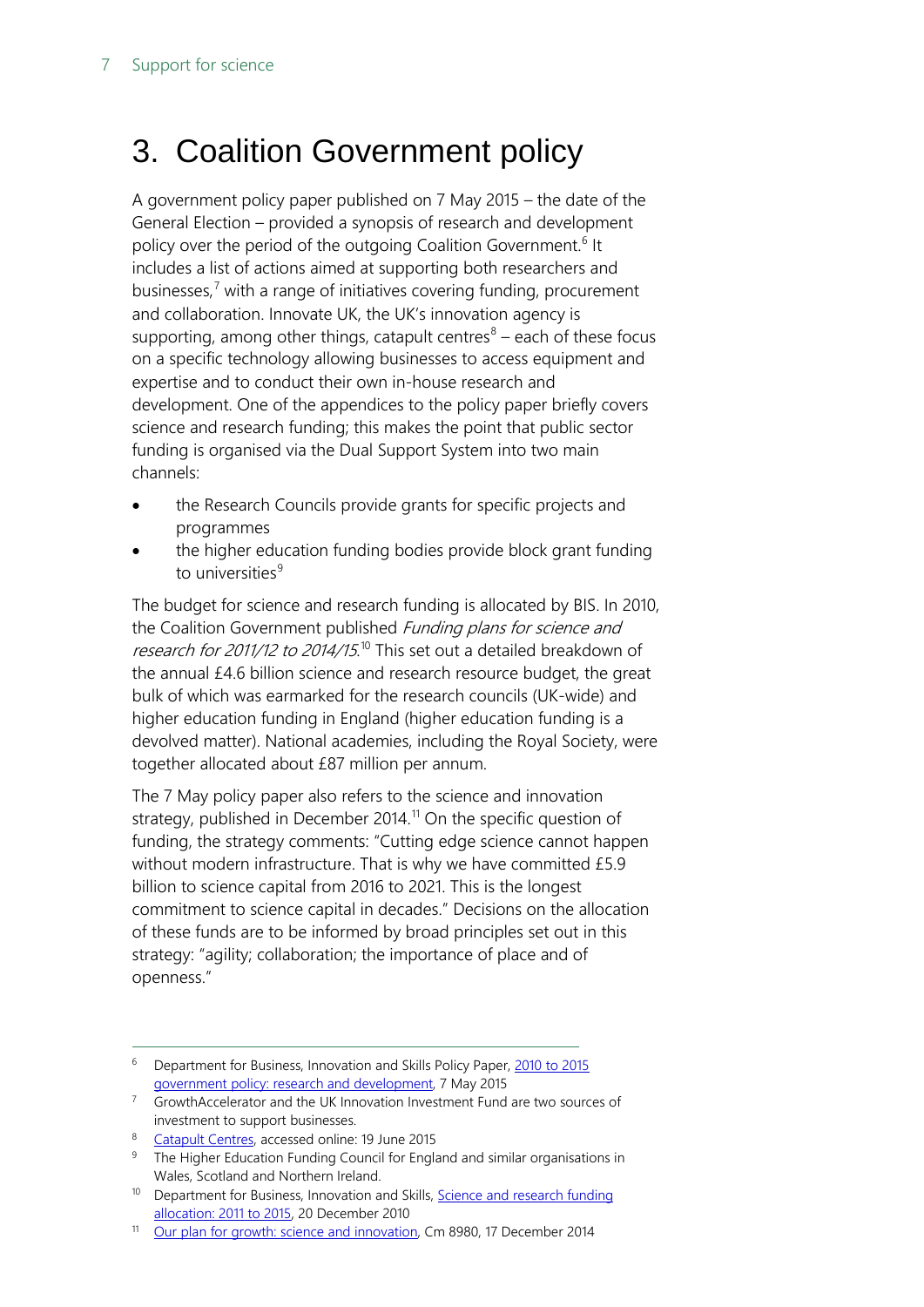Also relevant are the long-established principles set out by Haldane,<sup>[12](#page-7-0)</sup> which are rehearsed in the December 2014 science and innovation strategy:

…it is important to recall all the principles of the Haldane Report, which argued: 1) that research and evidence was important to the development of government policy; 2) that each government department should provide funds to answer specific policy questions; 3) that there should be a department of government charged with funding general research questions; 4) that the choice of how and by whom that research should be conducted should be left to the decision of experts; 5) that the questions and topics to be tackled should be considered as a result of close collaboration between the administrative and the general departments; and 6) that there should be a department that supports research applied to trade and industry. The fourth of these points is the one that has been designated the "Haldane Principle", but all six are as pertinent now as they were in 1918; these are the six Haldane Principles.

During an appearance before the House of Commons Science and Technology Committee on 15 July 2015, the Minister of State for Universities and Science (Jo Johnson MP) said: "the science and innovation strategy, which came out in late 2014, that is a current document; it remains the strategy of the Department and the Government as a whole, and it informs all our work. That is a current overarching strategy framework within which we are working, and it remains operative."<sup>[13](#page-7-1)</sup>

<span id="page-7-0"></span><sup>&</sup>lt;sup>12</sup> The Haldane Report (1918). Report of the Machinery of Government Committee under the chairmanship of Viscount Haldane of Cloan. London: HMSO.

<span id="page-7-1"></span><sup>&</sup>lt;sup>13</sup> Science and Technology Committee[, Oral evidence: The science budget,](http://data.parliament.uk/writtenevidence/committeeevidence.svc/evidencedocument/science-and-technology-committee/the-science-budget/oral/18733.html) HC 340, 15 July 2015, Q2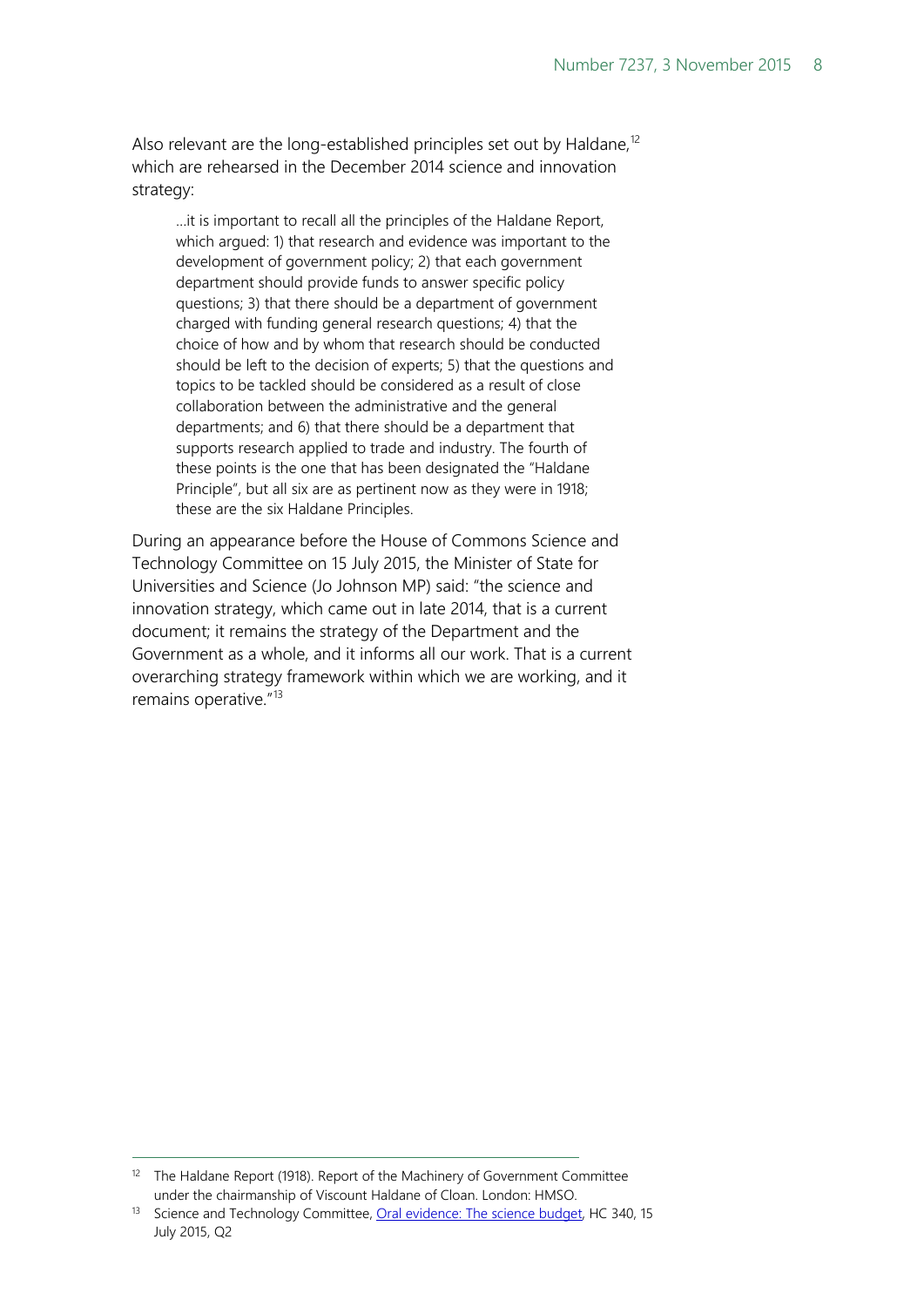### <span id="page-8-0"></span>4. Universities and industry

As already noted, public sector funding for UK science and research is organised via the Dual Support System into two main channels:

- the Research Councils provide grants for specific projects and programmes
- the higher education funding bodies provide block grant funding to universities

More information on these – indicating the devolved nature of the latter – is given in a government policy paper, 2010 to 2015 government policy: research and development (7 May 2015):

#### Research councils

The 7 research councils are the main public investors in fundamental research in the UK covering a wide range of disciplines:

Arts and [Humanities](http://www.ahrc.ac.uk/Pages/Home.aspx) Research Council (AHRC)

[Biotechnology](http://www.bbsrc.ac.uk/) and Biological Sciences Research Council (BBSRC)

[Engineering](http://www.epsrc.ac.uk/Pages/default.aspx) and Physical Sciences Research Council (EPSRC)

[Economic](http://www.esrc.ac.uk/) and Social Research Council (ESRC)

Medical [Research](http://www.mrc.ac.uk/index.htm) Council (MRC)

Natural [Environment](http://www.nerc.ac.uk/index.asp?cookieConsent=A) Research Council (NERC)

Science and [Technology](http://www.stfc.ac.uk/) Facilities Council (STFC)

As publicly-funded bodies, the research councils are held accountable to Parliament for their investments in research.

#### Research Councils UK

Launched on 1 May 2002, [Research](http://www.rcuk.ac.uk/Pages/Home.aspx) Councils UK (RCUK) is a strategic partnership of the 7 UK Research Councils. RCUK work scientifically, strategically and operationally alongside BIS to champion research, training and innovation in the UK.

#### UK higher education funding bodies

The 4 higher education funding bodies in the UK provide block grant funding to support the research infrastructure and enable institutions to undertake ground-breaking research of their choosing:

Higher [Education](http://www.hefce.ac.uk/) Funding Council for England (HEFCE)

Higher [Education](http://www.hefcw.ac.uk/) Funding Council for Wales (HEFCW)

Scottish [Funding](http://www.sfc.ac.uk/) Council (SFC)

Department for [Employment](http://www.delni.gov.uk/) and Learning, Northern Ireland [\(DELNI\)](http://www.delni.gov.uk/)

The Research Councils provide funding which is UK-wide, sometimes involving direct support for industry. An example is the industrial CASE (formerly known as Collaborative Awards in Science and Engineering)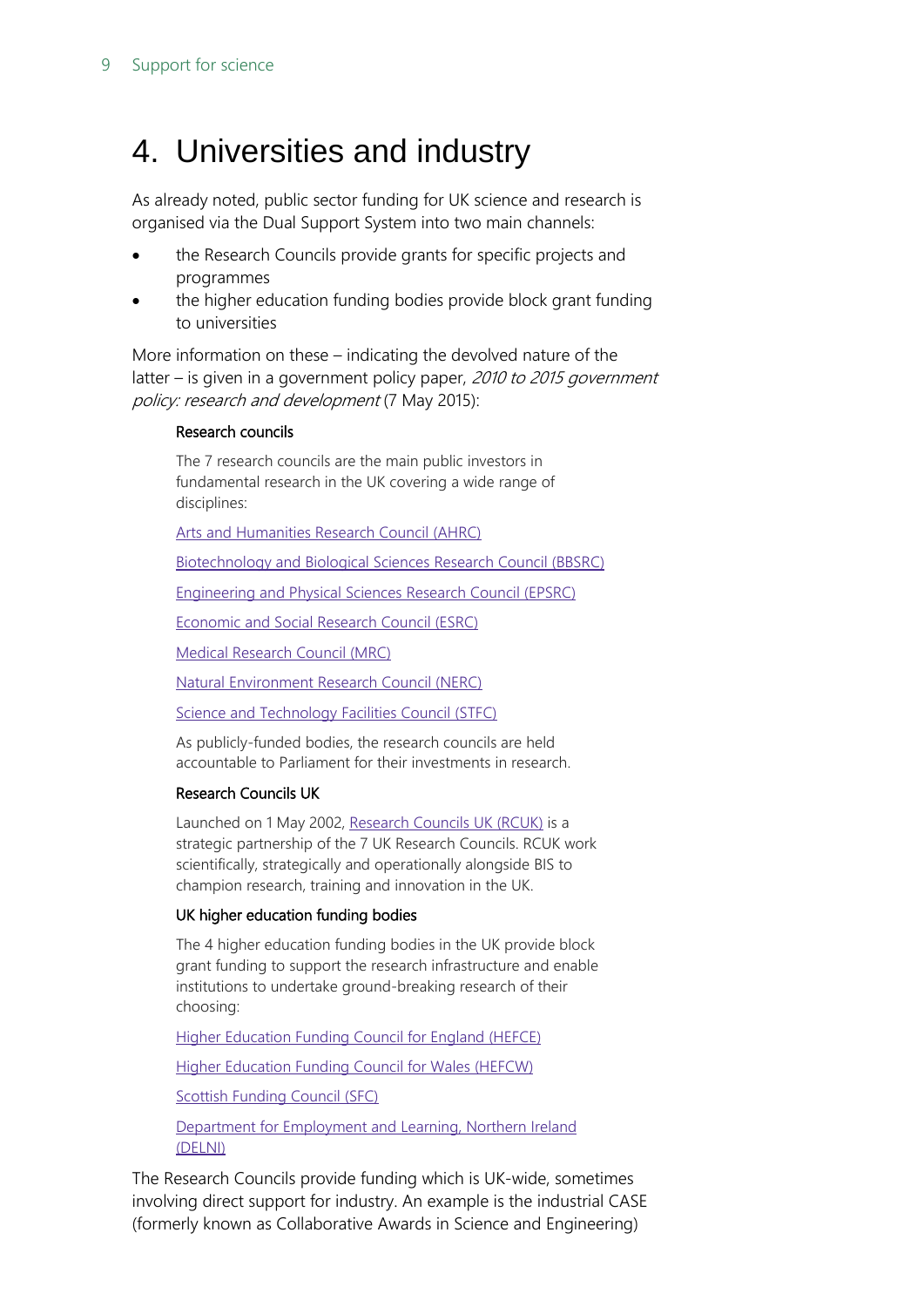Studentships that are funded under the auspices of the Research Councils. For example, the Science and Technology Facilities Council Industrial CASE studentships competition provides support for PhD students working on projects that involve joint supervision of the student by a member of staff at an academic Research Organisation or related institution and an employee of a non-academic organisation, such as a UK industrial firm, public sector organisation or charity (the non-academic partner). Among the facilities operated by the Science and Technology Facilities Council are the UK Astronomy Technology Centre (UK ATC) based at the Royal Observatory in Edinburgh and the Rutherford Appleton Laboratory in Harwell, Oxfordshire.

More generally, Research Councils UK (RCUK) is responsible for investing public money in research in the UK "to advance knowledge and generate new ideas which lead to a productive economy, healthy society and contribute to a sustainable world."<sup>[14](#page-9-0)</sup>

Each Research Council funds research and training activities in a different area of research ranging across the arts and humanities, social sciences, engineering and physical sciences and the medical and life sciences. RCUK supports over 50,000 researchers including 19,000 doctoral students, around 14,000 research staff, and 2,000 research fellows in UK universities and in their own Research Institutes.<sup>[15](#page-9-1)</sup>

<span id="page-9-1"></span><span id="page-9-0"></span><sup>&</sup>lt;sup>14</sup> [About the individual Research Councils,](http://www.rcuk.ac.uk/about/aboutrcs/) accessed online: 19 June 2015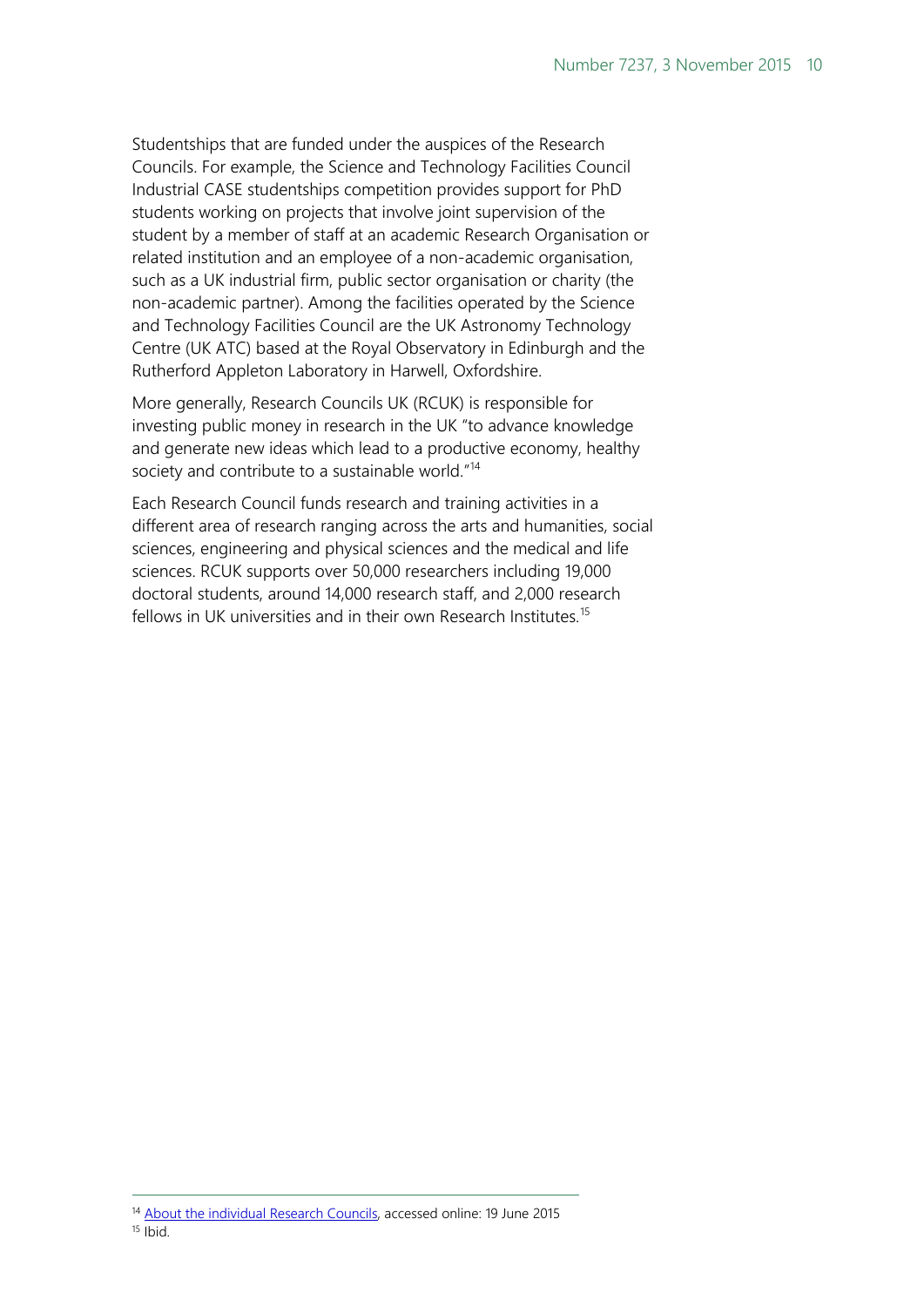### <span id="page-10-0"></span>5. Reviews of Research Councils

After the 2010 General Election the Coalition Government introduced the Public Bodies Act that was the main legislative vehicle for implementing the Government's review of public bodies. The Act largely enables and allows Ministers, by order, to abolish or make certain changes to the public bodies listed in the various schedules to the legislation. In April 2011, Cabinet Office announced that all nondepartmental public bodies (NDPBs) still in existence following the reforms brought about by the Public Bodies Act would have to undergo a substantive review at least once every three years, starting in 2011 to 2012.

These triennial reviews would have 2 purposes:

- to provide a strong challenge of the continuing need for individual NDPBs, both their function and their form, employing a so-called "three tests"<sup>[16](#page-10-1)</sup> discipline
- where it is agreed that a particular body should remain as an NDPB, to review the control and governance arrangements in place to ensure that the public body is complying with recognised principles of good corporate governance

The Cabinet Office, in June 2011, produced quidance<sup>[17](#page-10-2)</sup> for Departments on how to carry out a review and updated that guidance<sup>[18](#page-10-3)</sup> in 2014. The guidance indicates that all reviews should be:

- Challenging, taking a first principles approach to whether the function of a body is still needed and the best form for delivery of that function
- Proportionate, avoiding being overly bureaucratic and appropriate for the size and nature of the NDPB being reviewed.
- In context, ensuring that the review was integrated with other departmental policy initiatives, efficiency reviews and also to look across departmental boundaries.
- Conducted quickly to minimise the disruption to the NDPBs business and reduce uncertainty about its future
- Inclusive, allowing all stakeholders to comment

 $\overline{a}$ 

• Transparent, announced formally to Parliament and the public.

The triennial review of the Research Councils began on 6 February 2013 and asked for evidence to be submitted by 28 February 2013. The consultation included 20 questions, including a general one on the

<span id="page-10-1"></span><sup>&</sup>lt;sup>16</sup> The "three tests" are: is this a technical function (which needs external expertise to deliver); is this a function which needs to be, and be seen to be, delivered with absolute political impartiality (such as certain regulatory or funding functions); or is this a function which needs to be delivered independently of Ministers to establish facts and/or figures with integrity.

<span id="page-10-2"></span><sup>&</sup>lt;sup>17</sup> Cabinet Office[, Guidance on reviews of non-departmental public bodies,](http://resources.civilservice.gov.uk/wp-content/uploads/2011/09/triennial-reviews-guidance-2011_tcm6-38900.pdf) June 2011

<span id="page-10-3"></span><sup>&</sup>lt;sup>18</sup> Cabinet Office, *Triennial Reviews: Guidance on Reviews of Non-Departmental Public* [Bodies,](https://www.gov.uk/government/uploads/system/uploads/attachment_data/file/332147/Triennial_Reviews_Guidance.pdf) accessed online: 19 June 2015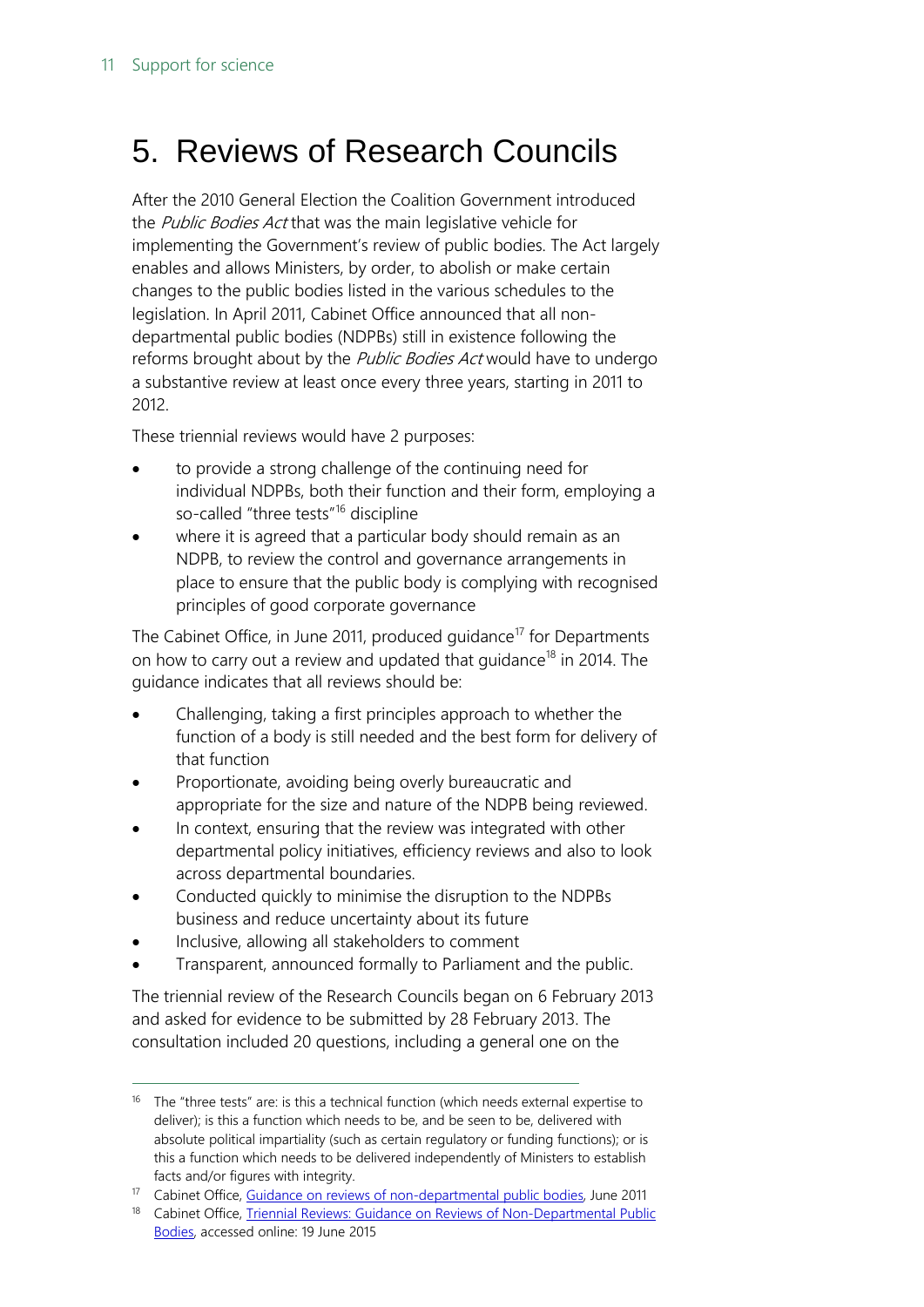Royal Charter objectives for the Research Councils. Views were received from over a hundred stakeholders from a variety of organisations. The decision at the first stage of the review was to retain the status quo:

Based on the evidence gathered during the Review, the team concluded that the current balance of costs against benefits did not support a change to the current number of seven Research Councils. The team recommended that the Research Councils should be retained as NDPBs [Non-Departmental Public Bodies]. However, the team believed that these conclusions should be revisited at the next Triennial Review to determine whether the position had changed.

The second stage of the review was to assess in more detail the relationship of the research councils with the Government. This involved a wide range of engagement with the councils and other stakeholders. The final report<sup>[19](#page-11-0)</sup> was produced in April 2014:

The team concluded that, individually the Research Councils are operating from a position of strength … However, the review team believe that … there are some aspects that require substantial attention but overall compliance was good.

Subsequently, the Coalition Government asked Sir Paul Nurse (President of the Royal Society) to lead an independent advisory group to review, with research councils, how they can evolve to support research in the most effective ways. This consultation was launched on 9 March 2015 and ran until 17 April 2015. The Government is currently analysing the feedback from the Nurse Review which is now expected to report formally in December [20](#page-11-1)15.<sup>20</sup>

At the time the review was announced, Sir Paul Nurse said: "The aim of the Research Councils review is to look at overall questions relating to UK research funding, and build on the findings of the recent more focussed Triennial Review. Through this review we will seek to ensure that the UK continues to support world-leading science, and invests public money in the best possible way."<sup>[21](#page-11-2)</sup> Among the questions asked by the Nurse review are the following:

- How should the Research Councils take account of wider national interests including regional balance and the local and national economic impact of applied research?
- Is the balance between investigator-led and strategically-focused funding appropriate, and do the right mechanisms exist for making strategic choices?

 $\overline{a}$ 

What role should regional and strategic factors play in research council decision-making?

<span id="page-11-0"></span><sup>&</sup>lt;sup>19</sup> Department for Business, Innovation and Skills, Triennial Review of the Research

<span id="page-11-1"></span>[Councils: Final Report,](https://www.gov.uk/government/uploads/system/uploads/attachment_data/file/303327/bis-14-746-triennial-review-of-the-research-councils.pdf) April 2014 20 House of Commons Science and Technology Committee inquiry into the Science Budget, Written evidence submitted by The Royal Society of Edinburgh [\(TSB0061\)](http://data.parliament.uk/writtenevidence/committeeevidence.svc/evidencedocument/science-and-technology-committee/the-science-budget/written/20120.html), August 2015

<span id="page-11-2"></span><sup>&</sup>lt;sup>21</sup> Department for Business, Innovation and Skills, Nurse Review of Research Councils: [Call for evidence,](https://www.gov.uk/government/uploads/system/uploads/attachment_data/file/410025/bis-15-126-nurse-review-of-research-councils-call-for-evidence.pdf) March 2015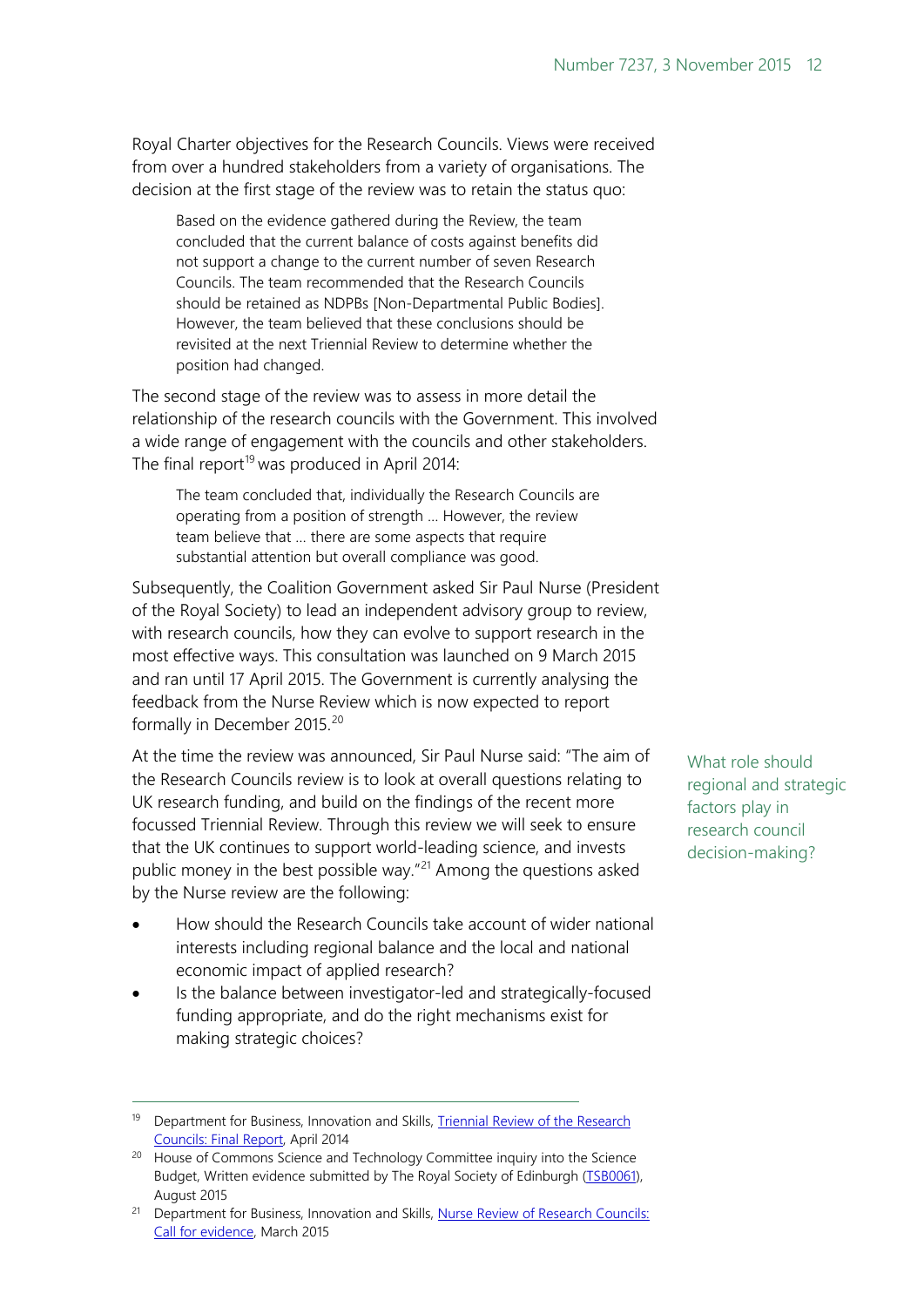#### 13 Support for science

• Within each Research Council is the balance of funding welljudged between support of individual investigators, support of teams and support of equipment and infrastructure?

Other questions relate to the research councils' roles in fostering collaborations and links with other academic, industrial, European and global R&D activities.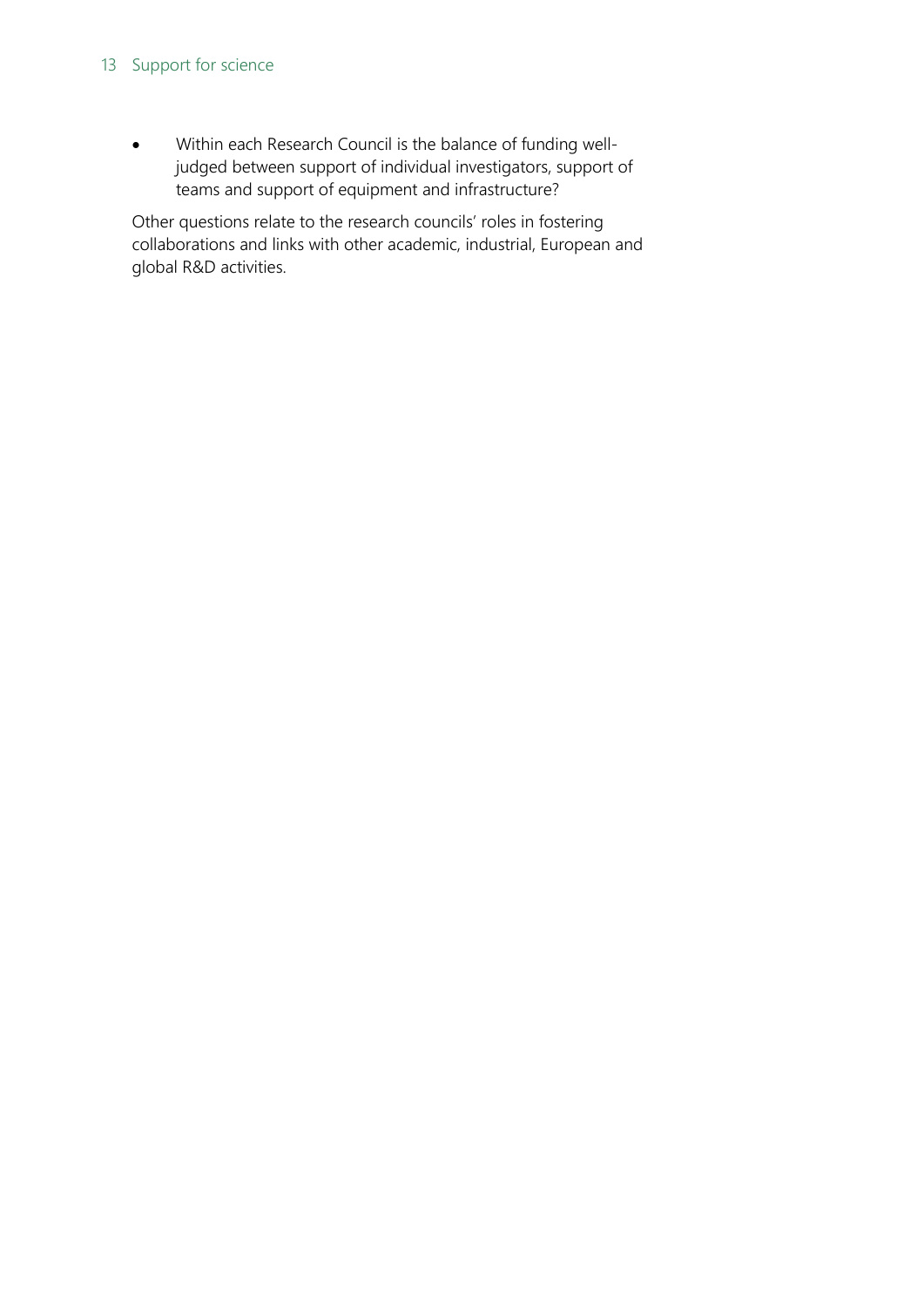### <span id="page-13-0"></span>6. Local Enterprise Partnerships

Local enterprise partnerships (LEPs) are partnerships between local authorities and businesses. They decide what the priorities should be for investment in roads, buildings and facilities in the area. Local enterprise partnerships were given the chance to apply to have an enterprise zone and 24 were awarded. These zones can take advantage of tax incentives and simplified local planning regulations.

So far 39 local enterprise partnerships have been created. LEPs were set up from 2011 on a volunteer basis without any public funding, and were a consequence of and response to the abolition of the regional development agencies.<sup>[22](#page-13-1)</sup>

Some LEPs will have an opportunity to work with recently-established University Enterprise Zones (UEZs). These are a £15 million pilot scheme (from 2014 to 2017), introduced by the Coalition Government, which aims to allow universities "to push through local growth plans and support entrepreneurship and innovation $n^{23}$  $n^{23}$  $n^{23}$  (to quote the Coalition). The intention is that for every £1 of government funding, the relevant universities will raise £2 of match funding.

A document prepared under the Coalition Government goes on: "University enterprise zones will provide funding to locations across England. The zones will allow business spaces to be built that can host a range of new high-tech companies in the early stages of their development. These innovative small businesses will then be able to share the expert knowledge at the university, helping them to grow and prosper. A competition is being held to select 3 to 4 pilot zones." $^{24}$  $^{24}$  $^{24}$ 

Subsequently, the Chancellor announced four successful bids for pilot UEZs. These sites are:

- Bradford (Leeds City Region)
- **Bristol**
- **Liverpool**
- Nottingham

The zones aim to:

- encourage universities to strengthen their roles as strategic partners in local growth to engage with LEPs, building on existing capabilities and partnerships
- stimulate development of incubator or 'grow-on' space for small businesses in locations that encourage businesses to interact with universities and to innovate

<span id="page-13-1"></span><sup>&</sup>lt;sup>22</sup> HM Government, 2010 to 2015 government policy: Local Enterprise Partnerships [\(LEPs\) and enterprise zones,](https://www.gov.uk/government/publications/2010-to-2015-government-policy-local-enterprise-partnerships-leps-and-enterprise-zones/2010-to-2015-government-policy-local-enterprise-partnerships-leps-and-enterprise-zones) updated 8 May 2015

<span id="page-13-2"></span> $23$  Ibid.

<span id="page-13-3"></span><sup>24</sup> Ibid.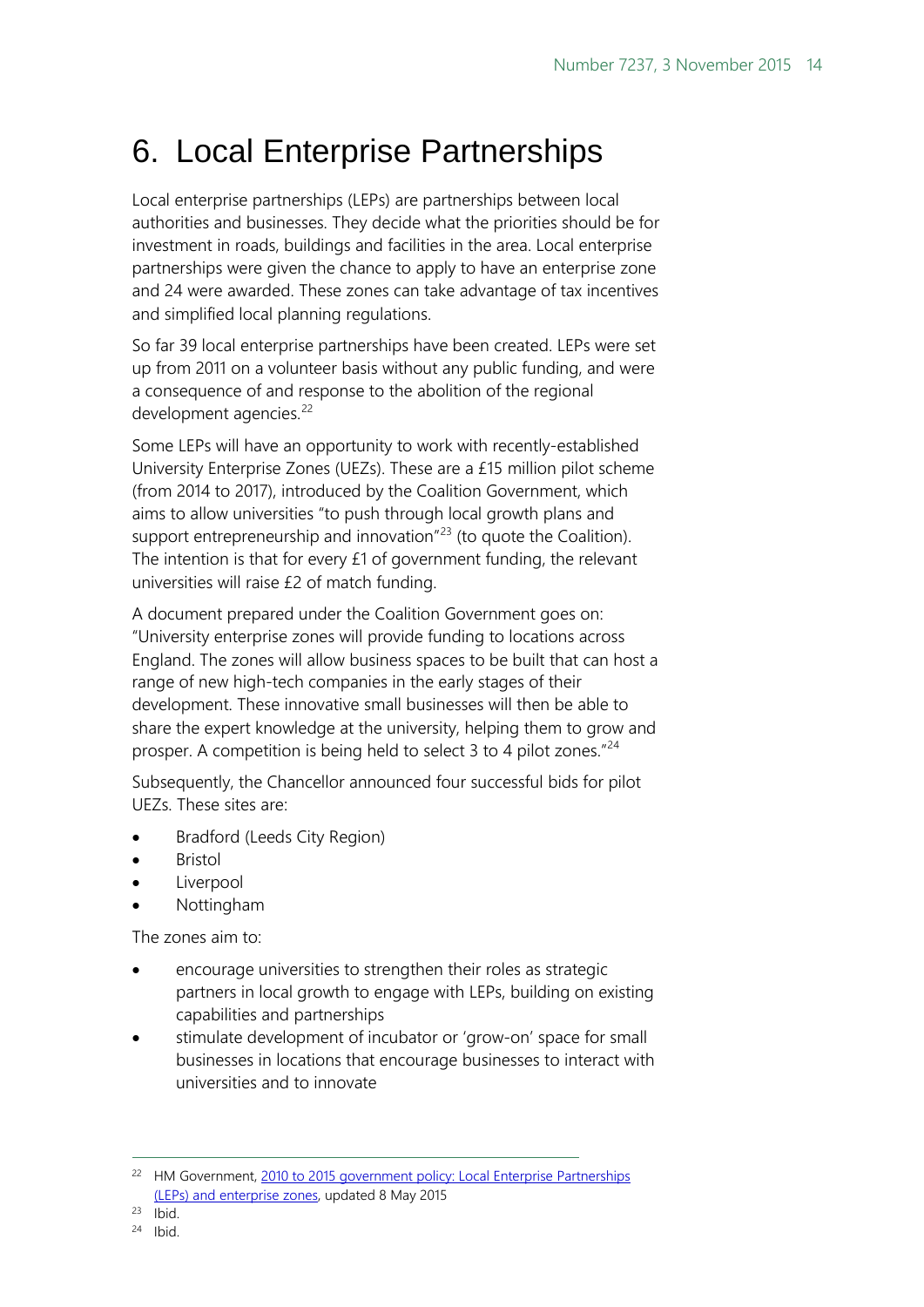#### 15 Support for science

A Coalition policy document on research and development adds: "UEZs will have access to business support packages and the specialist facilities and expert knowledge offered by universities. They will also work with UK Trade and Investment (UKTI) to promote inward investment."[25](#page-14-0)

<span id="page-14-0"></span><sup>&</sup>lt;sup>25</sup> Department for Business, Innovation and Skills, 2010 to 2015 government policy: [research and development,](https://www.gov.uk/government/publications/2010-to-2015-government-policy-research-and-development/2010-to-2015-government-policy-research-and-development%23appendix-5-university-enterprise-zones%20(accessed%2017%20June%202015)) updated 8 May 2015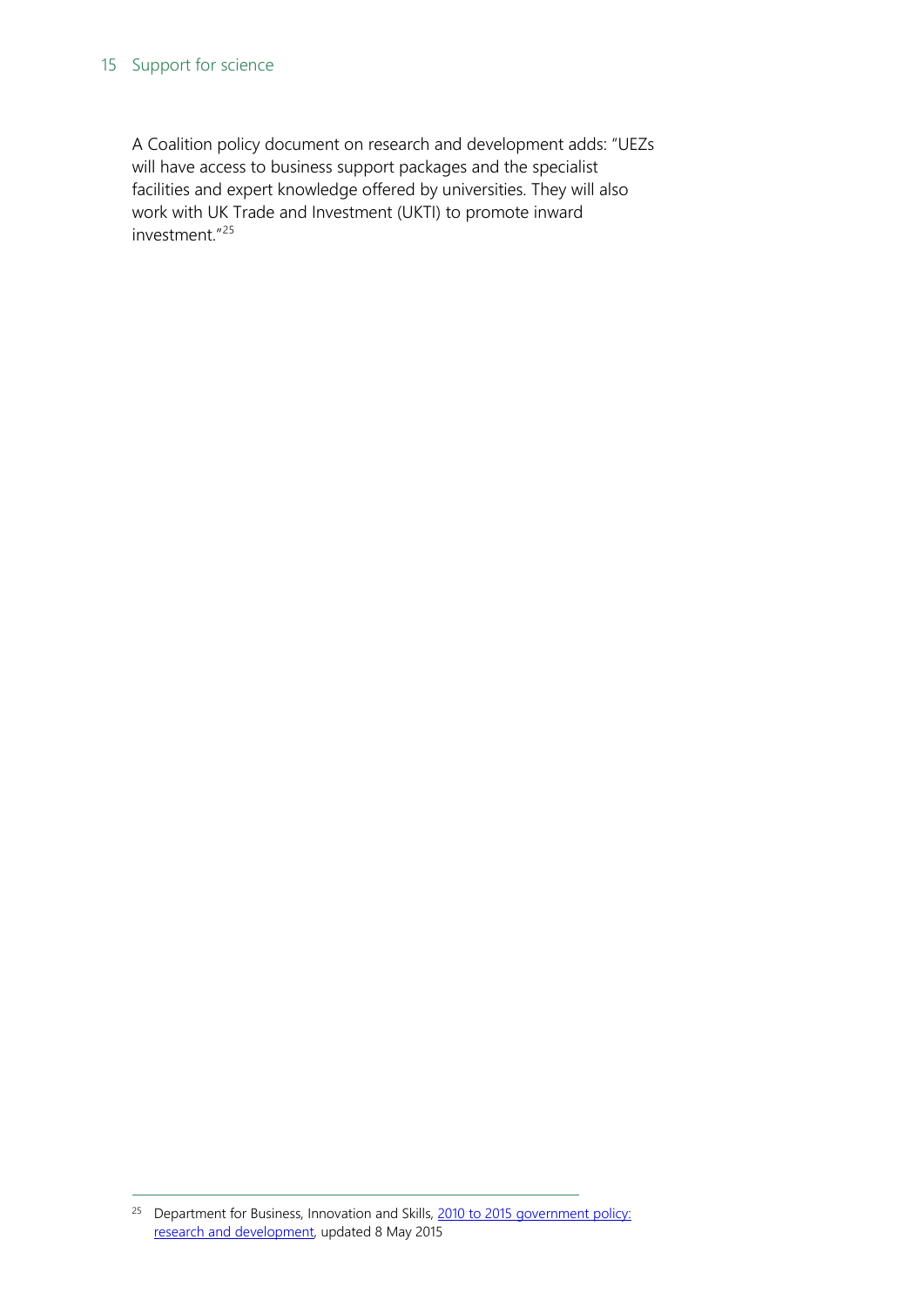### <span id="page-15-0"></span>7. Conservative Government

The current Government continues to provide regular updates on policy development in research and development.<sup>[26](#page-15-1)</sup>

A short item in Research Fortnight (10 June 2015) indicated that the science budget would continue to be protected: "The science budget is to be protected from chancellor George Osborne's cuts to the Department for Business, Innovation and Skills' budget. On 4 June, Osborne announced that BIS would have to make savings of £450 million in the 2015-16 financial year.<sup>[27](#page-15-2)</sup> A spokeswoman confirmed that the savings would come from the department's non-science resource budget, leaving the further and higher education budgets under threat."

A recent indication of the Government's position can be gleaned from the [Conservative Party Manifesto 2015](https://s3-eu-west-1.amazonaws.com/manifesto2015/ConservativeManifesto2015.pdf). In this document, science features in a number of contexts, but also has a dedicated section that begins with a commitment:

We will continue to invest in science, back our industrial strategies and make Britain the technology centre of Europe

Great science is worthwhile in its own right and yields enormous practical benefits too – curing diseases, driving technological innovation, promoting business investment and informing public policy for the better. We ring-fenced the science budget by making difficult choices to reduce spending in other areas. Now we will invest new capital on a record scale  $-$  £6.9 billion in the UK's research infrastructure up to 2021 – which will mean new equipment, new laboratories and new research institutes. This long-term commitment includes £2.9 billion for a Grand Challenges Fund, which will allow us to invest in major research facilities of national significance, such as the new Alan Turing Institute [mathematics and computing], and projects such as the Polar Research Ship [marine science] and Square Kilometre Array [radio astronomy]. We have boosted research and development tax credits and we will continue to support our network of University Enterprise Zones, ensuring that Britain's world-beating universities are able to make money from the technology they develop. We will support our modern industrial strategies, such as our successful Life Sciences strategy, to help people compete and win in the intense global race for high value, high knowledge jobs. We will work with the Automotive Council in support of our resurgent car industry and direct further resources towards the Eight Great Technologies – among them robotics and nanotechnology – where Britain is set to be a global leader. We have delivered a network of catapult centres – R&D hubs in the technologies of the future – and we will create more to ensure

<span id="page-15-1"></span><sup>&</sup>lt;sup>26</sup> [Research and development,](https://www.gov.uk/government/policies/research-and-development) Gov.uk, accessed online: 19 June 2015

<span id="page-15-2"></span><sup>&</sup>lt;sup>27</sup> HM Treasury, "Chancellor announces  $E4\frac{1}{2}$  billion of measures to bring down debt", 4 June 2015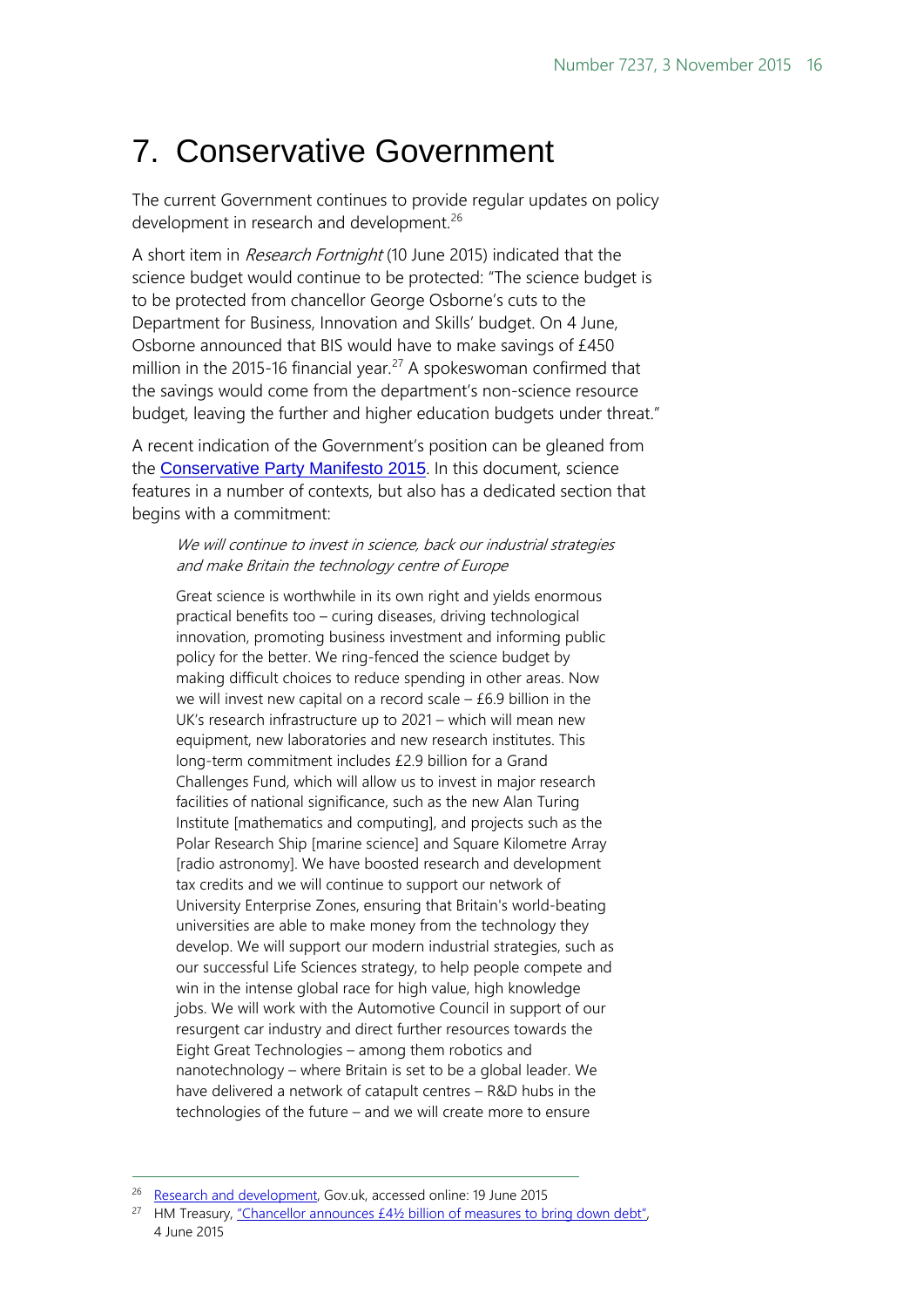#### 17 Support for science

that we have a bold and comprehensive offer in place for Britain's researchers and innovators.

Other references to science in the manifesto appear in the context of regional economic development. In the context of the "Northern Powerhouse" agenda, the manifesto states:

We will back scientific and technical strengths by creating new institutions such as Health North; the Royce Institute for Advanced Materials in Manchester, Leeds, Liverpool and Sheffield; the National Centre for Ageing Science and Innovation in Newcastle; the Cognitive Computing centre at Daresbury; and by making investments in energy research in Blackpool, Cumbria and Thornton.

And, in the Midlands:

We will back the Midlands' strength in advanced manufacturing, engineering and science with major projects such as the Energy Research Accelerator and support for innovation in the motor industry.

Science also appears in the context of other manifesto commitments too (extracted below):

- We will support a science-led approach on GM crops and pesticides and implement our 25-year strategy to eradicate bovine TB.
- We aim to make Britain the best place in the world to study maths, science and engineering, measured by improved performance in the PISA league tables.
- We will maintain our universities' reputation for world-class research and academic excellence. Through the Nurse Review of research councils, we will seek to ensure that the UK continues to support world-leading science, and invests public money in the best possible way.
- With a future Conservative Government, you will have a truly 7-day NHS, at the frontier of science, offering you new drugs and treatments, safeguarded for years to come.
- We will speed up your access to new medicines by implementing the findings of our Innovative Medicines and Medical Technology Review. We will increase the use of cost-effective new medicines and technologies, and encourage large-scale trials of innovative technologies and health services. Antibiotic resistance is a major health risk so we will continue to lead the global fight against it, taking forward the recommendations of the independent review launched by the Prime Minister, David Cameron. And we will support our long-term economic plan by fostering research, innovation and jobs in the life science industry.
- We will continue to support research to improve the diagnosis and treatment of rare diseases and cancers, including through decoding 100,000 whole genomes. This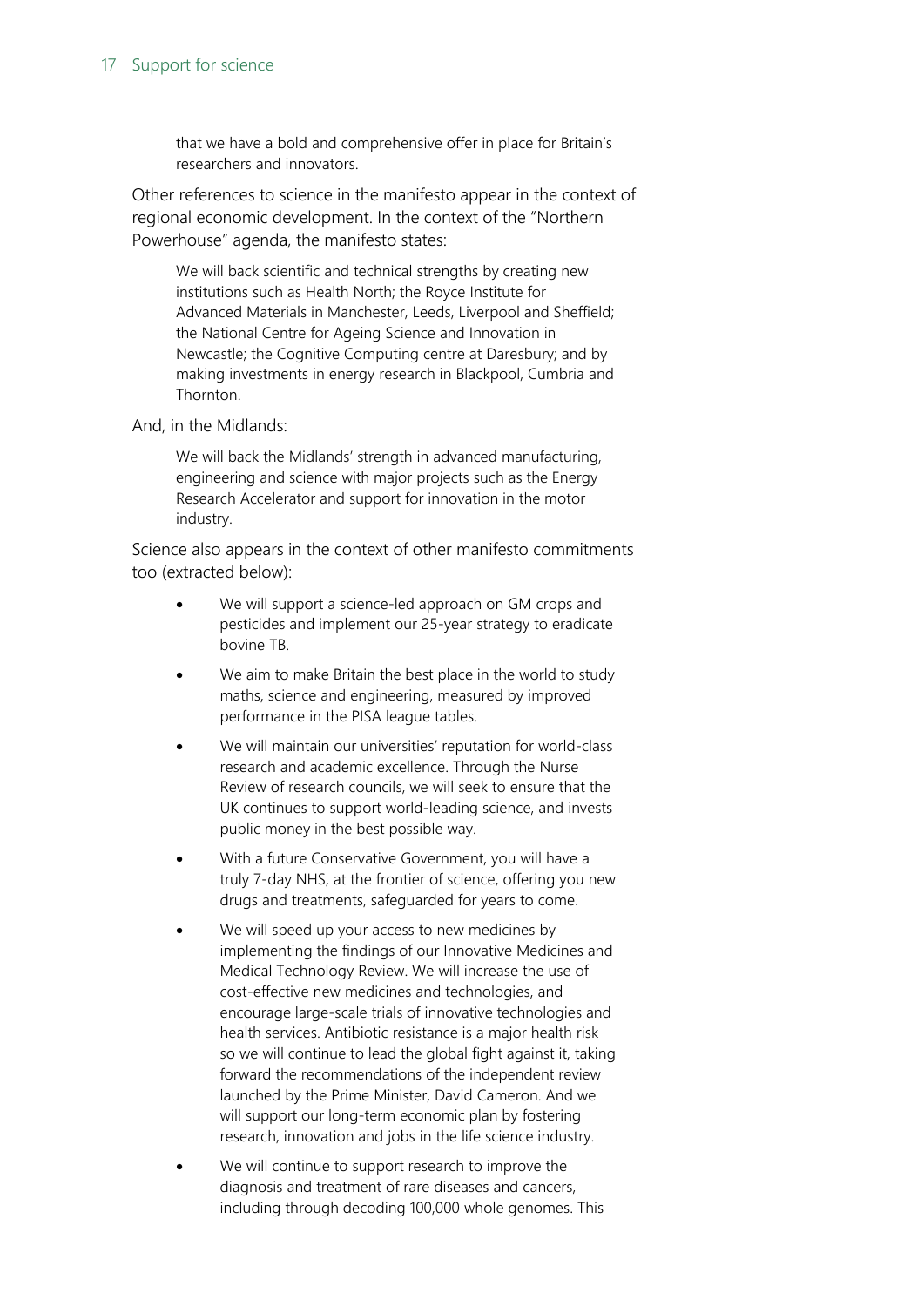will help scientists and doctors understand diseases better, and design more effective, personalised treatments.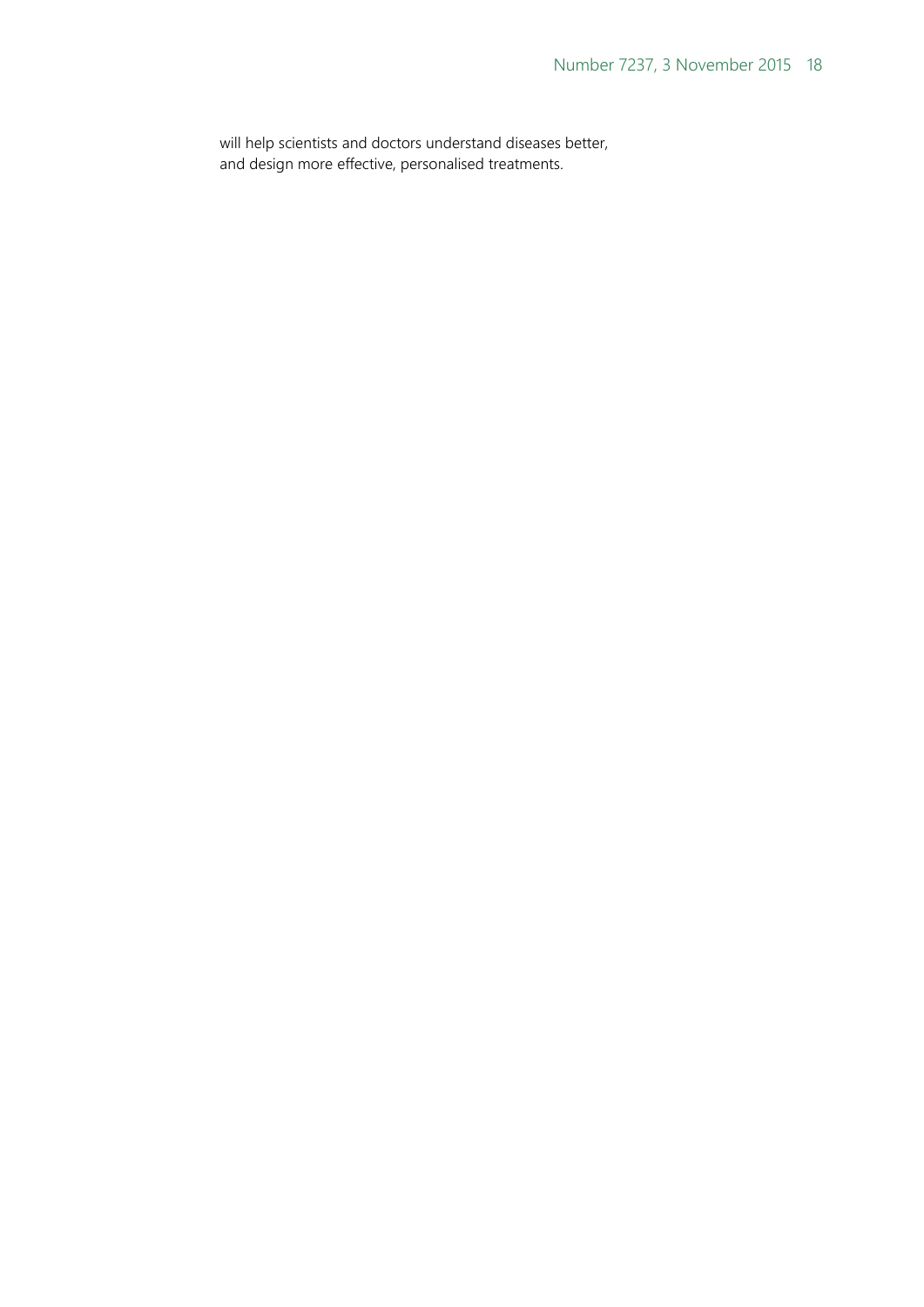### <span id="page-18-0"></span>8. Scotland

Broadly speaking, Scotland receives about 11% of the available research council funds. More detailed data on this is available on the Research Councils UK website.<sup>[28](#page-18-1)</sup> (Wales and Northern Ireland get roughly 2.5% and 0.7% respectively.) The relative importance of the different funding mechanisms for university research came up in a report produced by the Scottish Government in advance of last year's independence referendum:

The Scottish Government is the largest single source of university research funding in Scotland with funding allocated through the Scottish Funding Council accounting for one third of university research income in 2012/13. A further quarter of research income is secured from the Research Councils. This dual funding system comprising funding from the Scottish Funding Council and competitively awarded grants from national Research Councils (funded through the tax base) works well.

As can be seen from the chart below, charities and public sector bodies are also substantial sources of funding:<sup>[29](#page-18-2)</sup>



#### Scottish universities research income 2012/13 (£969 million)<sup>30</sup>

<span id="page-18-1"></span><sup>&</sup>lt;sup>28</sup> Research Councils UK[, Research Funding across the UK,](http://www.rcuk.ac.uk/about/aboutrcs/research-funding-across-the-uk/) accessed online: 19 June 2015

<span id="page-18-2"></span><sup>&</sup>lt;sup>29</sup> Scottish Government, **Scotland's Future: Higher Education Research in an** Independent [Scotland,](http://www.gov.scot/Resource/0044/00449224.pdf) April 2014 30 Ibid.

<span id="page-18-3"></span>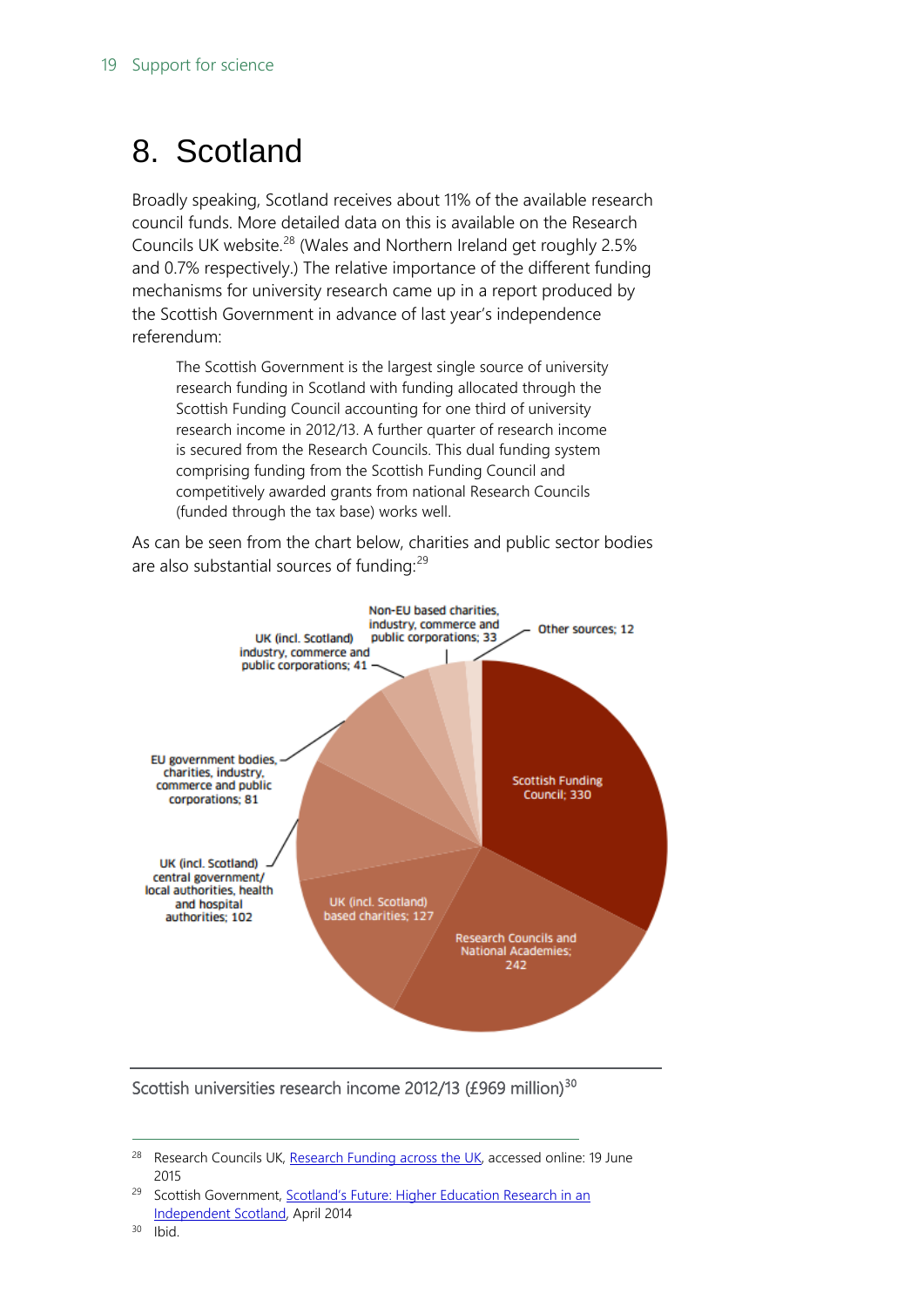Another (UK) source of funding is Innovate UK – formerly the Technology Strategy Board; this public body operates at arm's length from the UK Government, reporting to the Department for Business, Innovation and Skills (BIS). Its aim is to accelerate economic growth by stimulating and supporting business-led innovation.<sup>[31](#page-19-0)</sup> Innovate UK's plans for 2014 to 2015 include:

launching more than 80 competitions for up to £536 million government funding, including our Smart and Launchpad competitions, in:

- specific sectors such as energy, digital, health and care, and transport
- new areas such as urban living and emerging technologies

developing our Knowledge Transfer Network and Knowledge Transfer Partnerships programme

helping UK business make the most of the innovation funding and opportunities in Europe such as Horizon 2020

improving our customer services and application processes

Innovate UK has been developing a network of Catapult centres,<sup>[32](#page-19-1)</sup> each specialising in a specific technology. "They will allow businesses to access equipment and expertise that would otherwise be out of reach, as well as conduct their own in-house research and development. Catapults will also help businesses access new funding and will make them aware of new technology and its potential. $1^{33}$  $1^{33}$  $1^{33}$  One of the catapult centres (Offshore Renewable Energy) is located in Scotland (Glasgow).

<span id="page-19-1"></span><span id="page-19-0"></span> $31$  Ibid.

<sup>32</sup> <https://www.catapult.org.uk/catapult-centres>

<span id="page-19-2"></span><sup>&</sup>lt;sup>33</sup> Department for Business, Innovation and Skills, 2010 to 2015 government policy: [research and development,](https://www.gov.uk/government/publications/2010-to-2015-government-policy-research-and-development/2010-to-2015-government-policy-research-and-development) updated 8 May 2015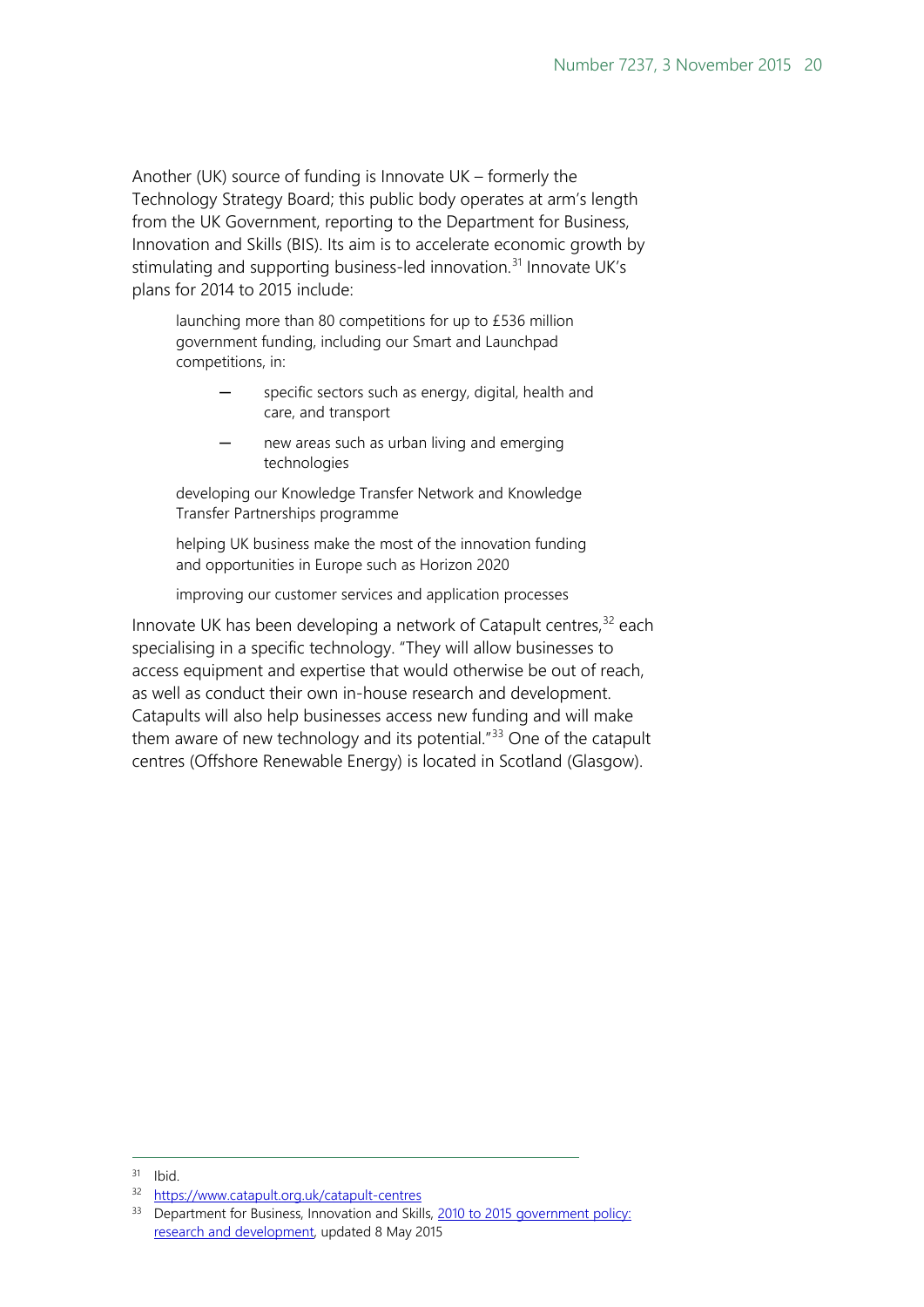### <span id="page-20-0"></span>9. The future science budget

#### <span id="page-20-1"></span>9.1 Select committee inquiry

In July 2015, the House of Commons Science and Technology Committee decided to undertake an inquiry into the Science Budget, ahead of the Spending Review. The Committee took oral evidence on 15 July from Jo Johnson MP, the Minister for Universities and Science, as well as national academies, and has since had further sessions, including a second appearance by the Minister.

The Committee invited written submissions on the following issues:

The extent to which the current ring-fence arrangements, and the separate arrangements for determining 'resource' and 'capital' allocations, have produced coherent UK science and research investment;

The extent to which science and research expenditure in Government departments (outside the Science Budget) complements or competes with the Science Budget;

The need for and rationale for any adjustment to the trajectory of future Government expenditure on science and research, and what would be gained from an increase (or lost from a reduction) compared with current expenditure levels;

Whether the current distributions of the budget between particular types of expenditure and between different organisations is appropriate for future requirements, and achieves an appropriate balance between pure and applied research;

What level of Government expenditure on science and research is needed:

 - to significantly drive the overall level of such expenditure in the economy, through synergies between government and private sector investment (including overseas investment); and

 - to optimally balance its benefits against the opportunity cost of government expenditure foregone on other public services.

Whether the Government's expenditures on aspects of science and research are consistent with other government policies, including the Industrial Strategies and the Eight Great Technologies and fiscal incentive policies for research investment;

The extent to which any increase or reduction in Government expenditure on science and research will have an impact on the UK's relative position among competitor states.

The term "Science Budget" is generally taken to mean funding for the science base, comprising research councils, the Higher Education Funding Council for England (the other parts of the UK have their own higher education funding bodies) together with academies like the Royal Society. However, it is clear from the terms of reference of the Committee's inquiry that funding and fiscal incentives for the wider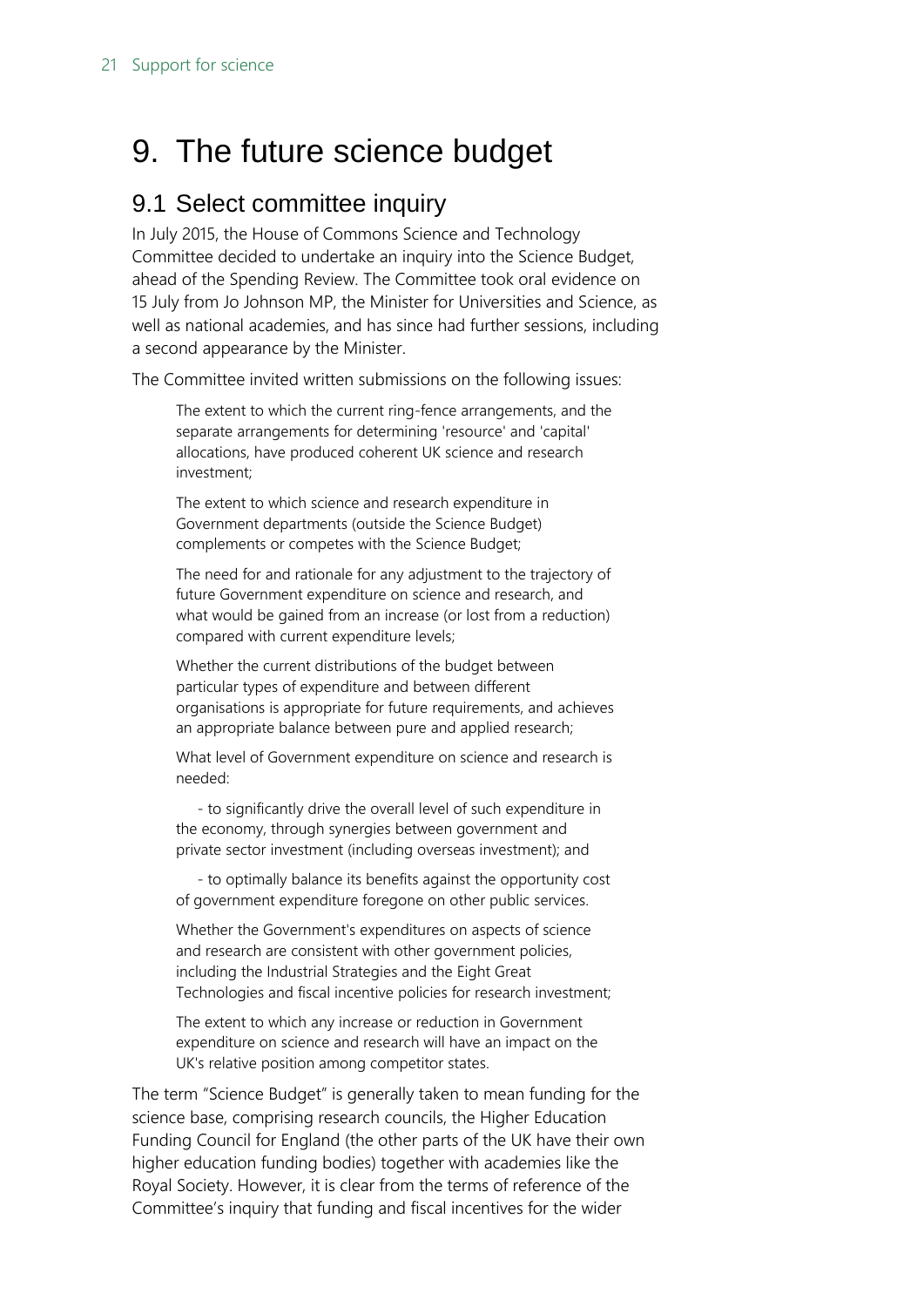research and development ecosystem were being considered: in other words, funding for research, development and innovation by government departments (including BIS's programmes outside the Science Budget) and tax incentives for businesses to conduct their own research and development.

The [Committee's website](http://www.parliament.uk/business/committees/committees-a-z/commons-select/science-and-technology-committee/inquiries/parliament-2015/the-science-budget1/) includes transcripts of oral evidence sessions and the text of nearly 80 written submissions. The Committee has finished taking evidence and its report is expected shortly but, in any case, well in advance of the Comprehensive Spending Review it will seek to influence. The latter is being published on 25 November. The Government's Spending Review should determine the science resource budget to 2020. A commitment to capital spending has already been announced (see below).

As noted above, the Science and Technology Committee's inquiry into the Science Budget provides a useful source of material. For example, written evidence submitted by the Department for Business, Innovation and Skills (BIS) gives a detailed breakdown of 2015/16 resource and capital budget allocations for science and research that were announced in May 2014. This totals £4.7 billion for the resource departmental expenditure limit (RDEL) and £1.1 billion for the capital departmental expenditure limit (CDEL). BIS makes a distinction between the (resource) science budget of £4.7 billion and the science ring-fence of £4.6 billion – the difference is due to some more recent allocations (e.g. to quantum technologies) made outside the ring-fence agreed with HM Treasury.

A key point is that, throughout the last Parliament, the resource science budget has had the protection of a "flat cash" ring-fence standing at £4.6 billion per annum. By contrast, the capital budget has fluctuated: an initial fall has since been "righted" and the Conservative Government has now announced that a real terms ring-fence of £1.1 billion will apply to capital until 2020/21. Whether the resource budget will continue to enjoy a ring-fence – either in flat cash or in real terms – is a moot point.

The Campaign for Science and Engineering (CaSE) have pointed to declining science budgets in real terms over the last Parliament – both in their submission to the select committee inquiry and in their submission to the comprehensive spending review. In the latter, CaSE argues:

> The Conservative Manifesto speaks proudly of the relative protection for investment in science in the last Parliament. And rightly so. However, in the current climate, anything short of a real terms increase to investment in R&D by the end of this Parliament would be short-sighted and damaging; scientifically, politically and economically.

To compete as a scientific, technological, and economic world-leader, and reap the benefits of global investment, the Government must set an ambitious upward trajectory Will the total (capital plus resource) budget for the science base be ringfenced and, if so, at what level?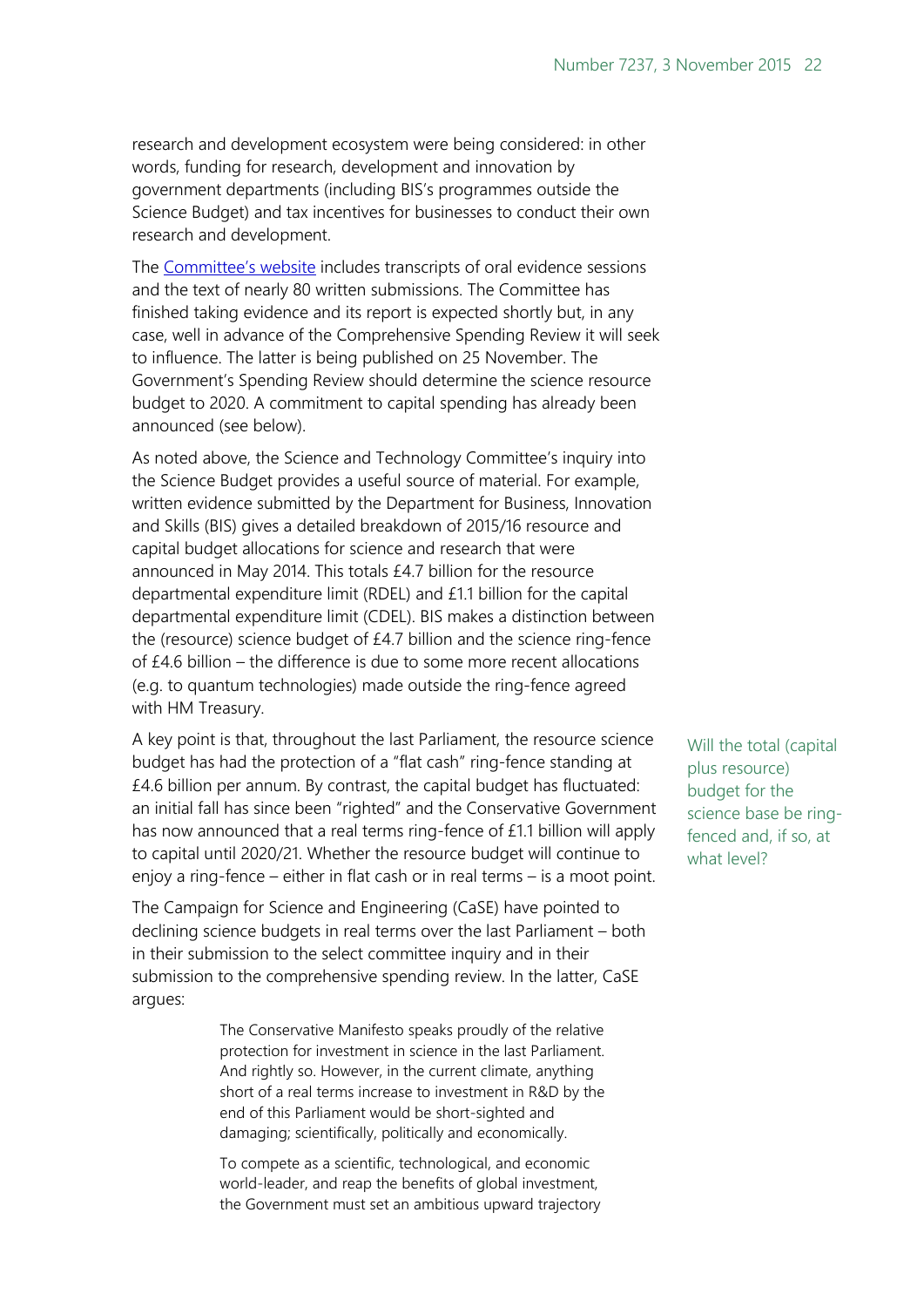for investment in R&D over the long term, at a rate that exceeds predicted growth by the end of the Parliament.<sup>[34](#page-22-1)</sup>

### <span id="page-22-0"></span>9.2 Combining capital and resource spending

One issue that has emerged is that, in future, government spending on research and development will be treated entirely as capital spending. Graeme Reid, Professor of Science and Research Policy at University College London, told a Westminster Higher Education Forum on 30 June 2015: "In all likelihood the Government will adopt a new, or newish European Standard of Accounting, which will lead to science and research spending being treated as capital investment in future. I think my interpretation is that no‐one quite knows what that means, but it will not mean that floodgates suddenly open and we are all swimming in money, so we can save ourselves from that concern."<sup>[35](#page-22-2)</sup>

Professor Reid subsequently gave evidence to the Select Committee's inquiry, providing the following elaboration: "My understanding of this is that it is a done deal, and it comes from a new accounting protocol from Brussels, the European Standard of Accounting 10, or ESA10, under which Government investment in R and D will be classified as capital across the EU. My understanding is also that the UK is going to introduce that protocol at some point after the spending review, so we are going to do the spending review under current protocol, and at some point it will transfer to this capital-only regime."<sup>[36](#page-22-3)</sup> In evidence to the Committee, the Minister for Universities and Science (Jo Johnson MP) confirmed that this would be the case

> Q264 Matt Warman: Minister, you touched on this: is the current spending review going to continue to treat research capital and resource funding separately?

Joseph Johnson: For the spending review in November, my understanding is that they will observe the existing conventions of treating science resource and science capital as distinct pots of money. Thereafter, ESA10 will start to apply, as it does in the ONS national accounts, and there will be a new definition of resource spending as capital.

Q265 Matt Warman: This might be for both of you. Does that incoming change have any effect on negotiations that you are having, or is it just an administrative thing essentially?

Joseph Johnson: For the purposes of this spending review, we are maintaining the existing convention.

Q266 Chair: What we are trying to understand as a Committee is whether the accounting convention will be

<span id="page-22-2"></span><span id="page-22-1"></span><sup>&</sup>lt;sup>34</sup> [CaSE's submission to the 2015 Spending Review](http://sciencecampaign.org.uk/?p=18448)

<sup>&</sup>lt;sup>35</sup> Westminster Higher Education Forum, Priorities for science and innovation policy: opportunities, structures and investment, 30 June 2015

<span id="page-22-3"></span><sup>&</sup>lt;sup>36</sup> HC 340 Oral evidence - [The science budget -](http://data.parliament.uk/writtenevidence/committeeevidence.svc/evidencedocument/science-and-technology-committee/the-science-budget/oral/21808.html) 15 September 2015, Q 158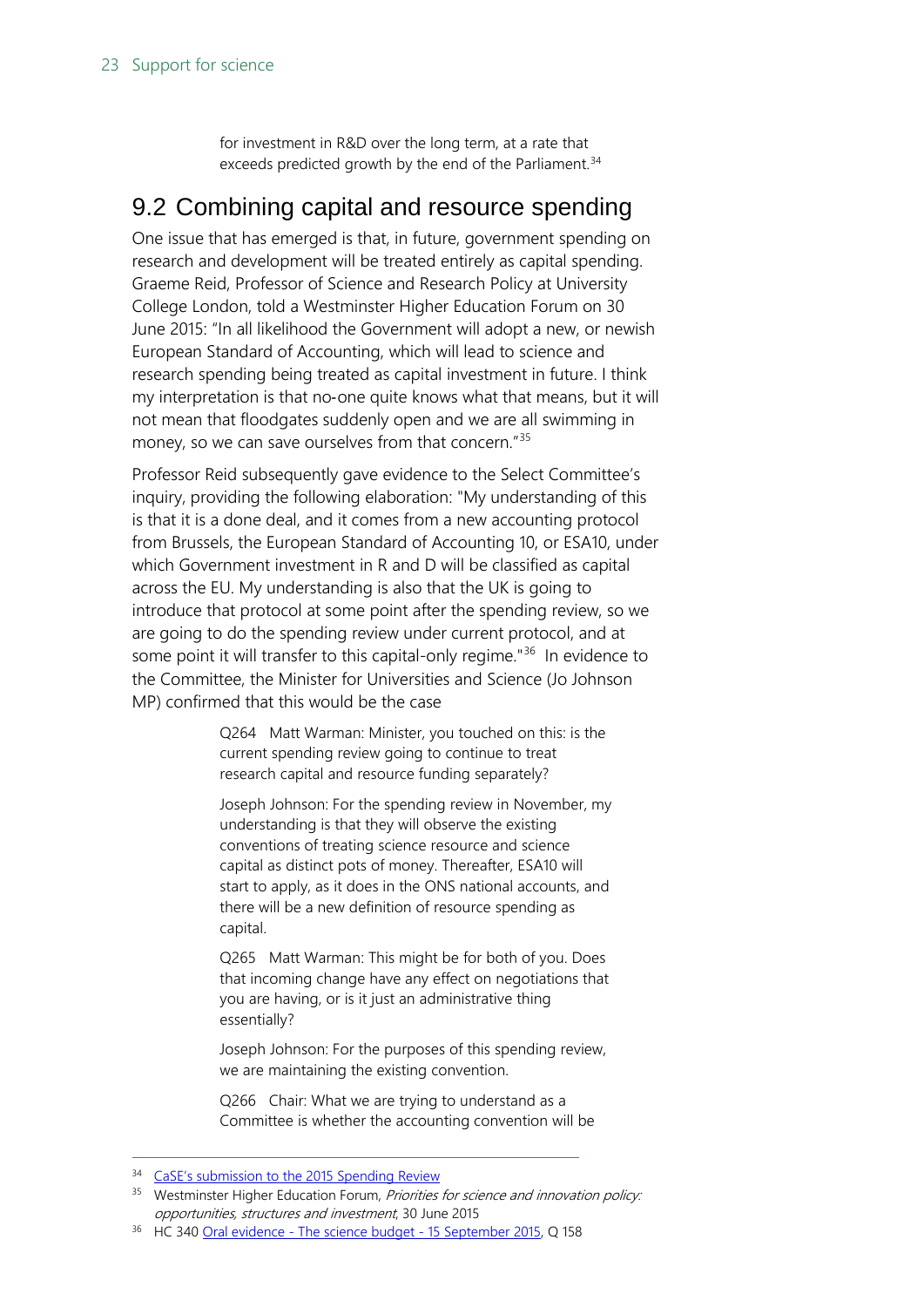merely a convention, or will it materially change the way in which spending allocations happen, meaning that institutions and others get one bulk allocation of funding, which they then have to divide up according to capital and resource? Will that be beneficial, because it will mean they have flexibility as to how they use the spending, or will it cause some risks for institutions that are not as effective in making sure they manage their forward spending?

Joseph Johnson: I understand. When everything is in a future world of being just capital, whether or not there will continue to be a line between intangible and tangible capital remains to be seen, and those sorts of decisions will be taken in the spending review.<sup>[37](#page-23-0)</sup>

<span id="page-23-0"></span><sup>37</sup> HC 340 Oral evidence - [The science budget -](http://data.parliament.uk/writtenevidence/committeeevidence.svc/evidencedocument/science-and-technology-committee/the-science-budget/oral/23188.html) 13 October 2015, Qq 264-6